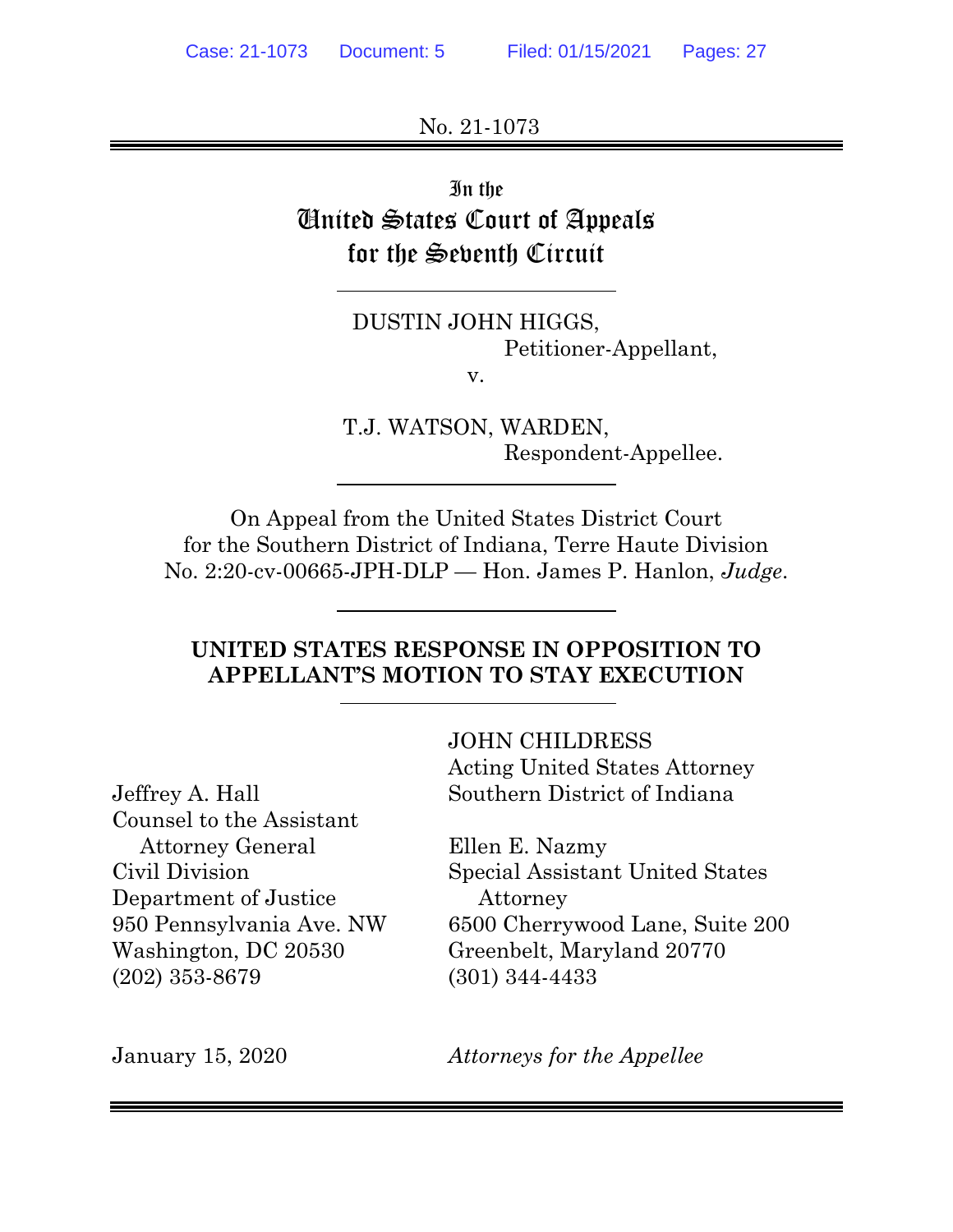### **INTRODUCTION**

Nearly 25 years ago, Higgs ordered the cold-blooded murder of three women on federal land near the Baltimore-Washington Parkway. He was convicted of multiple first-degree murder and kidnapping charges, resulting in nine death sentences. His convictions and sentences have been upheld through exhaustive challenges on direct appeal, postconviction proceedings under 28 U.S.C. § 2255, and multiple rounds of habeas filings under 28 U.S.C. § 2241.

Now, just hours before his execution, he seeks exactly the sort of "[l]ast-minute stay[]" that the Supreme Court has cautioned "should be the extreme exception, not the norm[.]" *Bucklew v. Precythe*, 139 S. Ct. 1112, 1134 (2019). There is no reasonable explanation for the tardiness of his request. As he acknowledges, he has had the supposedly "new" evidence on which he relies for *eight years*. If his claim had merit and was cognizable under § 2241, nothing would have prevented him from filing the same petition years ago. But instead, he waited until December 2020—only weeks before his scheduled execution—to seek habeas relief. This Court should not reward such gamesmanship.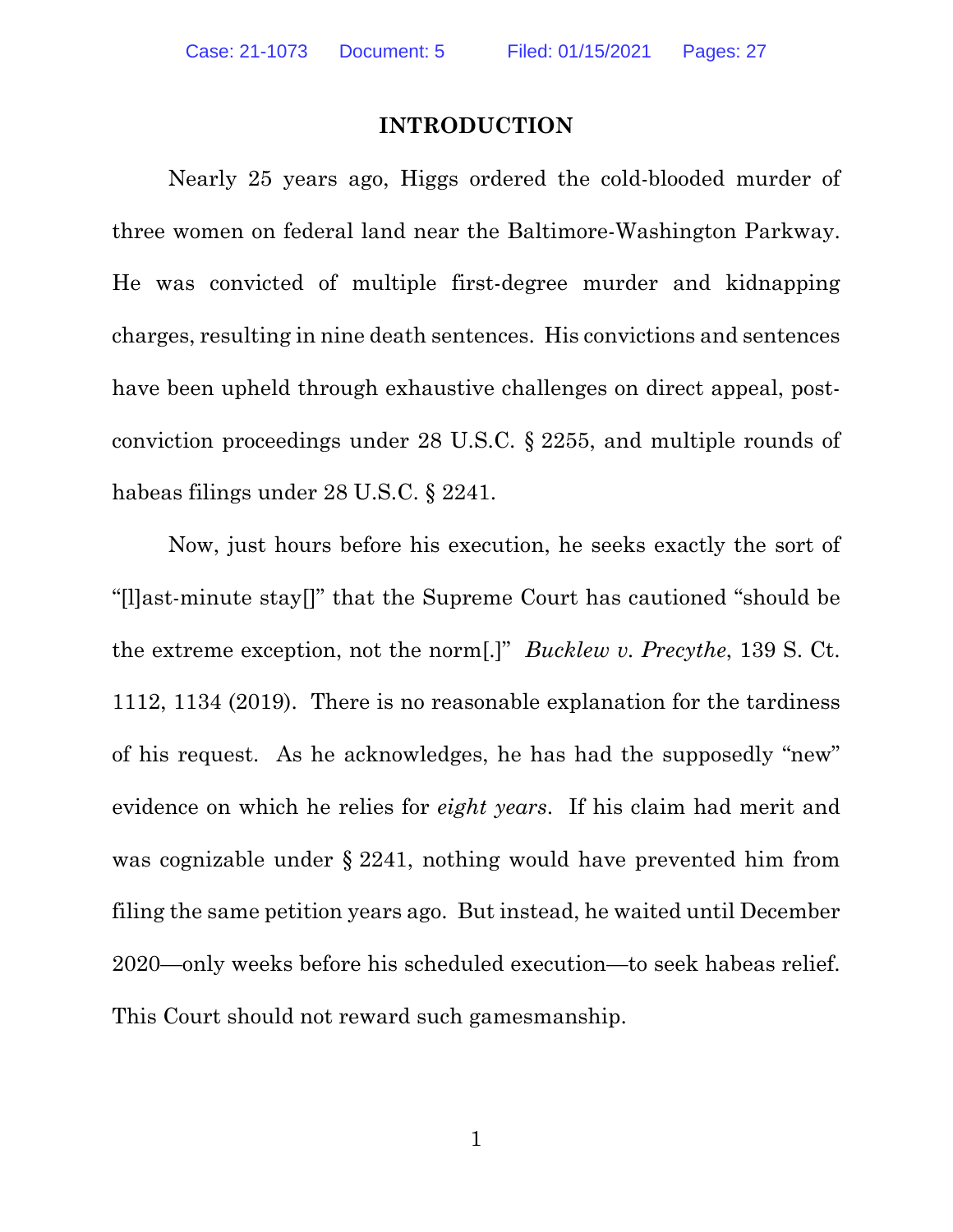Even if one could ignore Higgs's strategic delay, he also has no case for a stay on the merits. Congress has provided  $\S 2255$  as the mechanism through which federal prisoners are to assert claims like his. Indeed, Higgs brought such a motion based on *Brady v. Maryland*, 373 U.S. 83 (1963)—it was just not successful. In particular, the court deciding his petition determined that even if Higgs had the very evidence he now claims he has acquired, it would not make any difference to his *Brady* claim. Higgs's repeated misstatements about the record do not change that.

Section 2255(e) prevents Higgs from circumventing that unfavorable result by relitigating the same claims under § 2241. While a narrow exception exists for cases in which a § 2255 petition is "inadequate or ineffective" to test a prisoner's claim, that "savings clause" is inapplicable here. Even apart from the § 2255 court addressing the materiality of just the sort of evidence Higgs now relies on, § 2255 is also adequate and effective more generally to address *Brady* claims, including *Brady* claims based on newly discovered evidence. As Higgs acknowledges, if his evidence were stronger, he could have filed another petition under  $\S 2255(h)(1)$ . But that does not—contrary to his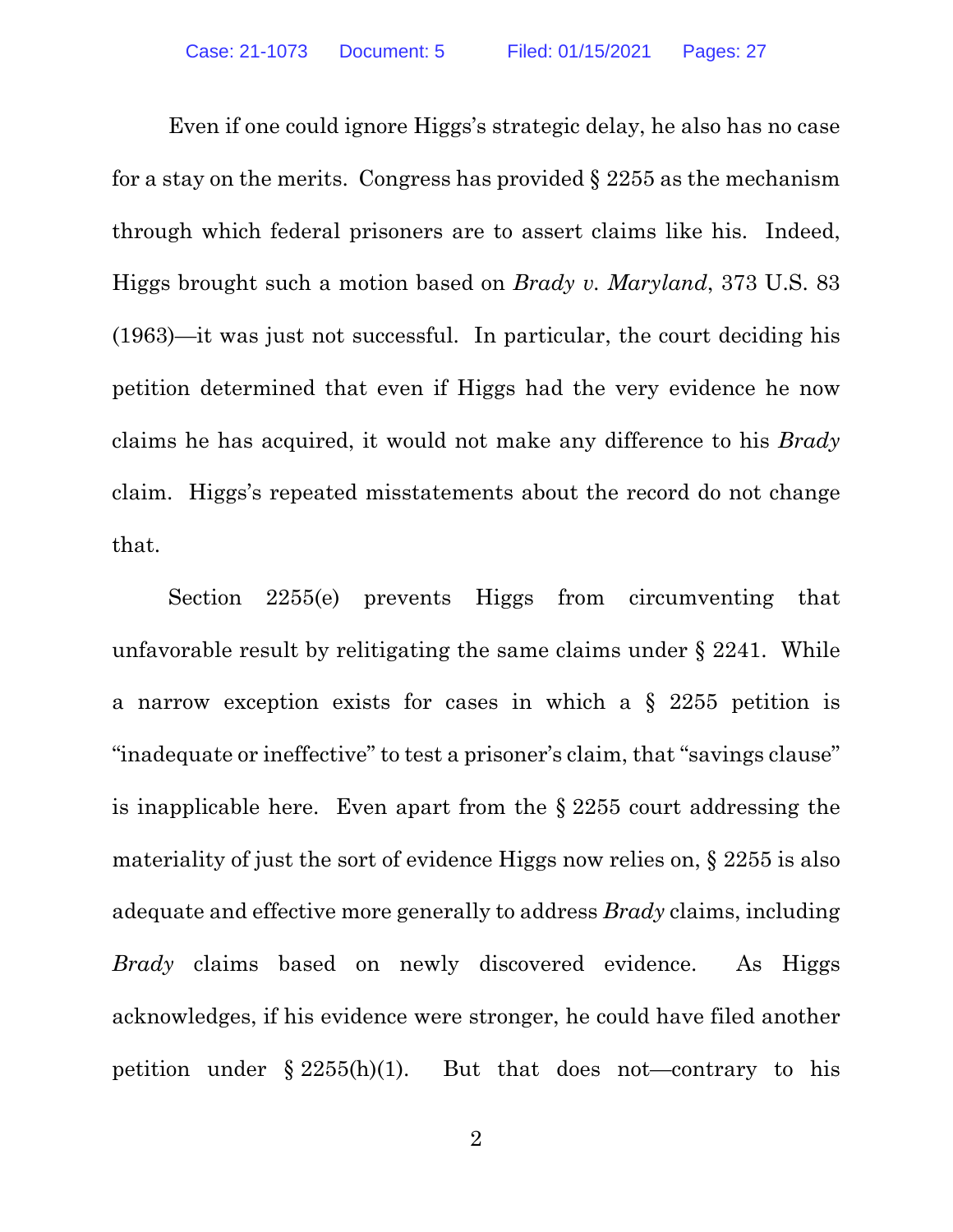argument—mean that a motion under § 2255 is inadequate or ineffective; it simply means that Higgs is not entitled to relief under the system of post-conviction review that Congress adopted. For that reason, too, his motion should be denied.

#### **BACKGROUND**

### *Higgs's Triple Murder*

On January 26, 1996, Dustin Higgs arranged a triple date that became a triple murder. *United States v. Higgs*, 353 F.3d 281, 289 (4th Cir. 2003). Higgs, along with Willis Mark Haynes and Victor Gloria, drove from Higgs's apartment in Maryland to Washington, D.C. to pick up Tanji Jackson, Tamika Black, and Mishann Chinn. *Id*. After returning to Higgs's apartment, Higgs and Jackson got into an argument and the three women left. *Id*. at 289-90. After seeing Jackson write down his license plate number, Higgs told Haynes and Gloria that Jackson was "writing down [his] s\*\*\*," and then said "f\*\*\* that," "come on," and grabbed his coat. *Id*. He retrieved a .38 caliber pistol and put it in his pocket. *Id*. The three men drove in Higgs's vehicle to where the women were walking and persuaded the women to get into the van with a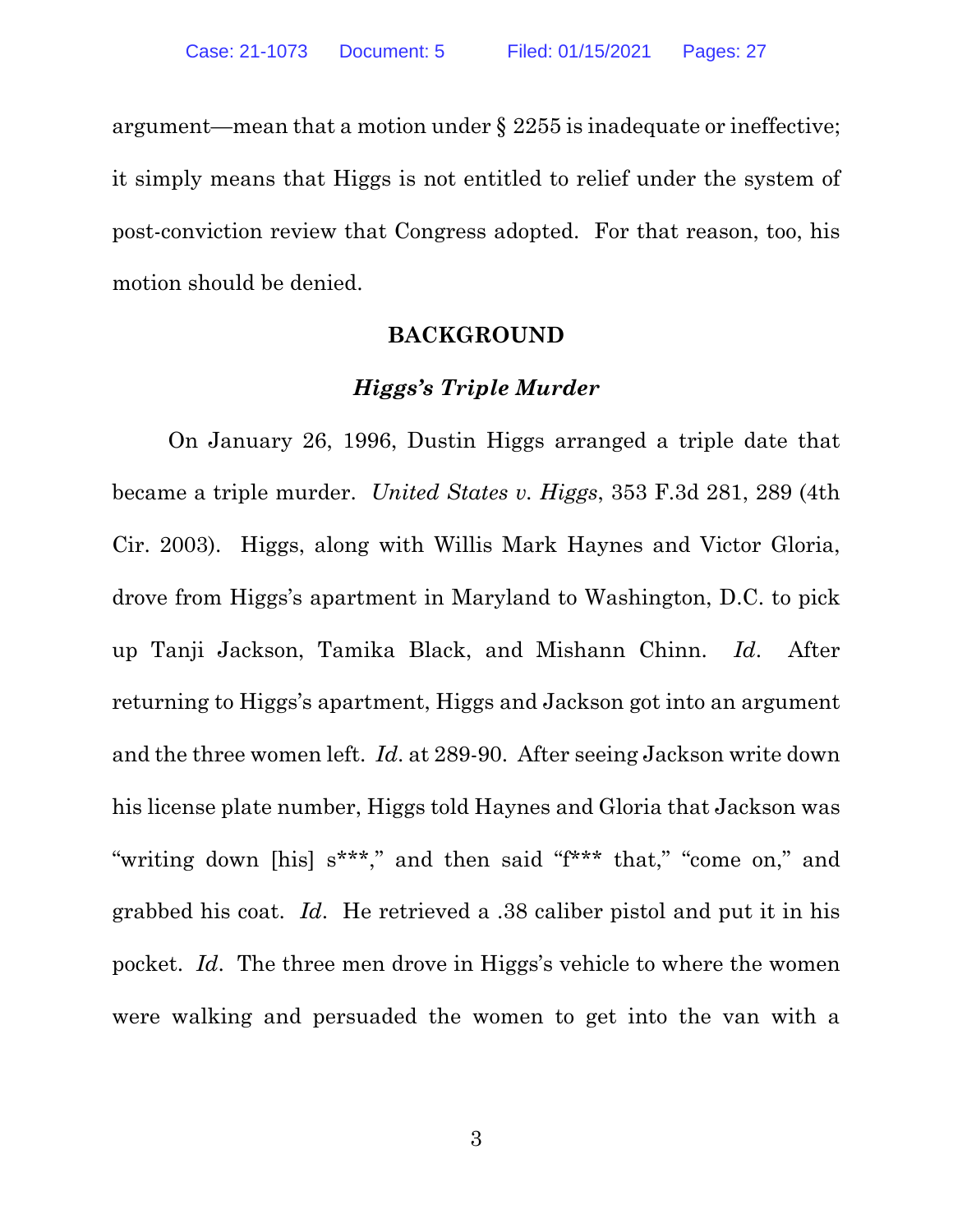promise of a ride home. *Id*. During the drive, Higgs and Haynes leaned towards each other and engaged in a hushed conversation. *Id*.

Instead of driving the women home, Higgs drove into the Patuxent National Wildlife Refuge and pulled over at a secluded location. *Id*. One woman asked if Higgs was going to "make [them] walk from [t]here," and he responded, "something like that." *Id*. After the women got out of the van, Higgs handed his pistol to Haynes. *Id*. As Higgs watched in the rearview mirror, Haynes shot Jackson and Black in the chest and Chinn in the back of the head, killing all three. *Id*. at 290-91.

Higgs drove to the Anacostia River, where they disposed of the gun. *Id*. They returned to Higgs's apartment and cleaned: wiping down doors and "everything else, the bathroom, the doorknobs, the stereo" and throwing away items the women might have touched. *Id*.

#### *Higgs's Nine Death Sentences*

In 1998, Higgs and Haynes were indicted on three counts each of first-degree premeditated murder under 18 U.S.C. § 1111(a), first-degree murder committed in the preparation or attempted preparation of kidnapping under § 1111(a), kidnapping resulting in death under § 1201(a), and using a firearm in the commission of a crime of violence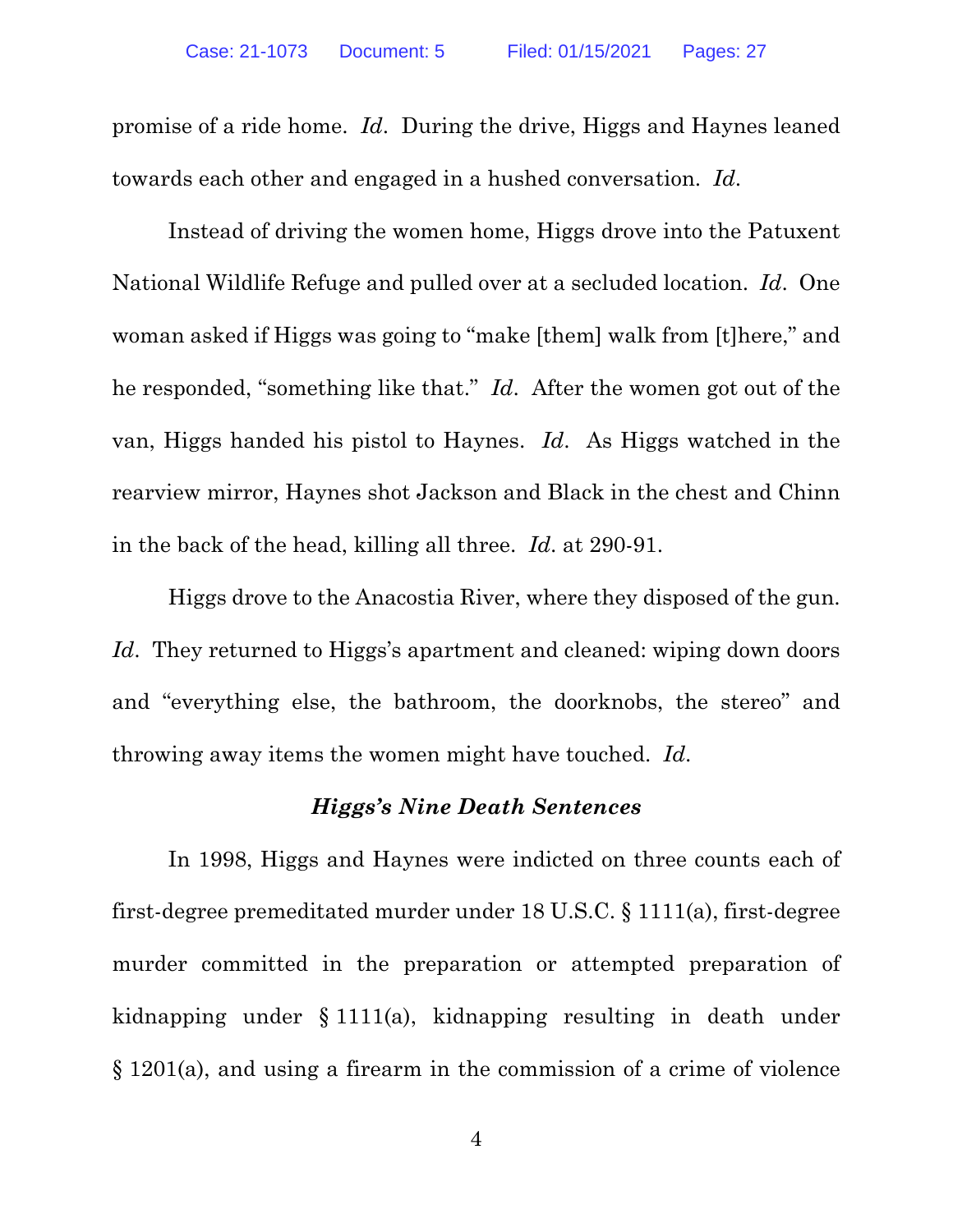under § 924(c). *Higgs*, 353 F.3d at 294. The government filed notice of its intent to seek a death sentence. *Id*.

On October 11, 2000, a jury found Higgs guilty as charged. *Id*. At the penalty phase, the jury returned a sentence of death for each of the murder and kidnapping counts. *Higgs*, 353 F.3d at 294. The district court imposed nine death sentences. *Id*. at 295.

Higgs appealed, raising twenty separate claims. *Id.* The Fourth Circuit affirmed in a published opinion. *Id.* at 334. The Supreme Court denied Higgs's subsequent petition for writ of certiorari. *Higgs v. United States*, 543 U.S. 999 (2004).

### *Post-Conviction Motions*

Following his unsuccessful direct appeal, Higgs filed a motion for a new trial in the District of Maryland, which was denied and affirmed on appeal. *See United States v. Higgs*, 95 F. App'x 37 (4th Cir. 2004).

 In November 2005, Higgs filed his first petition under 28 U.S.C. § 2255, asserting twenty-five claims of error and requesting an evidentiary hearing. *Higgs v. United States*, 711 F. Supp. 2d 479 (D. Md. 2010). One, a claim under *Brady v. Maryland*, 373 U.S. 83 (1963), alleged that the government had offered eyewitness Victor Gloria undisclosed "benefits in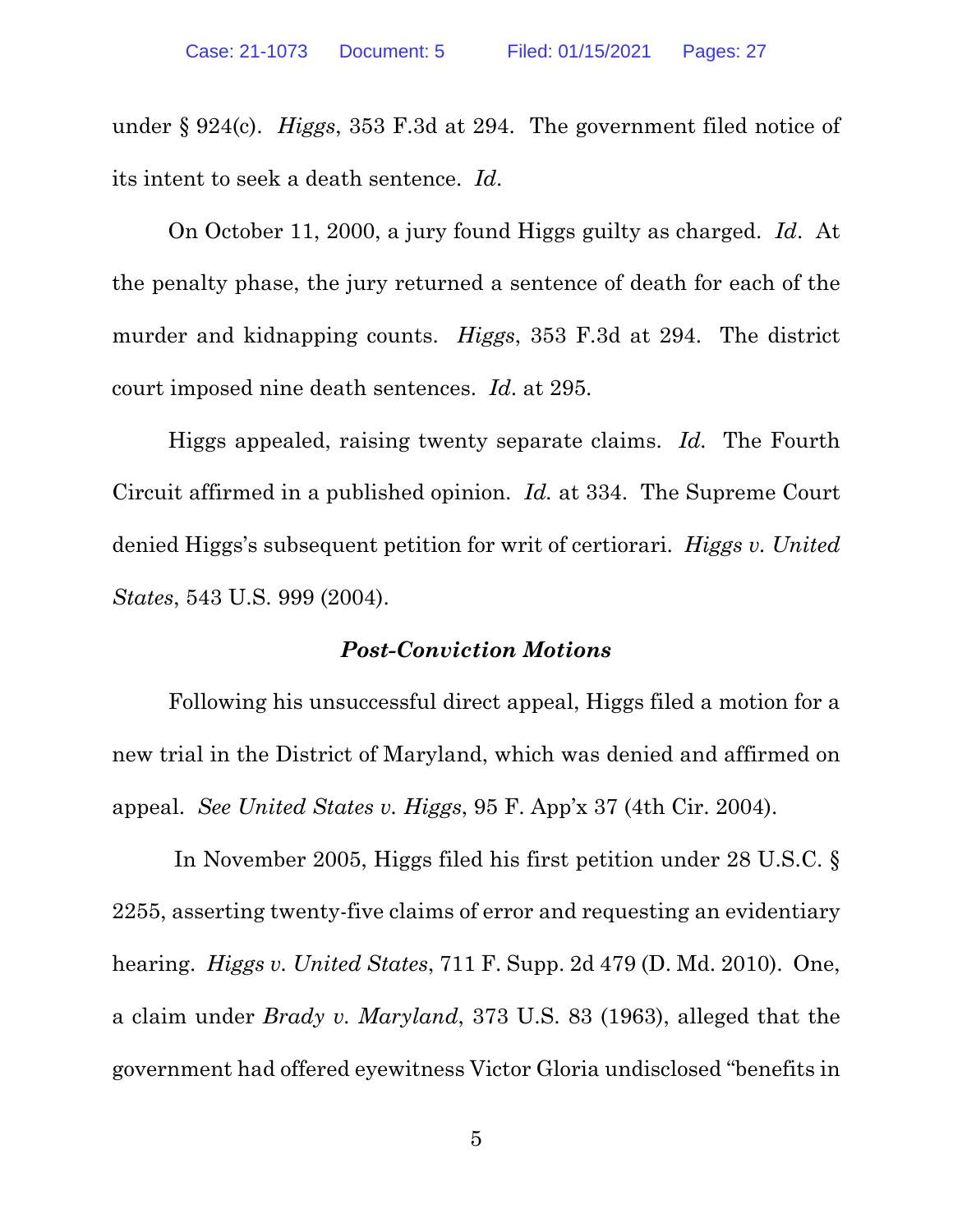relation to state charges pending against him in Virginia as well as charges he potentially faced in Baltimore"—specifically "that state charges were never brought against Gloria for a homicide in Baltimore." *Id.* at 508. The Court rejected this claim. As an initial matter, the court concluded that the "causal connection between Gloria's testimony in this federal case and whatever treatment he may have received in the state jurisdictions" was "speculation." 711 F. Supp. 2d at 508. The court then when on to hold that even if "the prosecution failed to turn over any of this evidence," and "assuming the factual accuracy of the supposed benefits, Higgs has not demonstrated its materiality." *Id*.

The court addressed the materiality issue at length. It explained that "the jury knew Gloria faced 15 years in prison for his involvement in the present case, plus 30 years on other federal drug charges and up to 10 years on State drug charges," and "also knew that the Government had offered Gloria a lighter sentence for his role in this case in exchange for his cooperation." *Id.* at 507-508. Moreover, "Gloria's credibility as a witness was thoroughly explored and impugned . . . through vigorous cross-examination," during which "Gloria openly confessed to an extensive criminal history" and "state[d] that 'if it is going to help Victor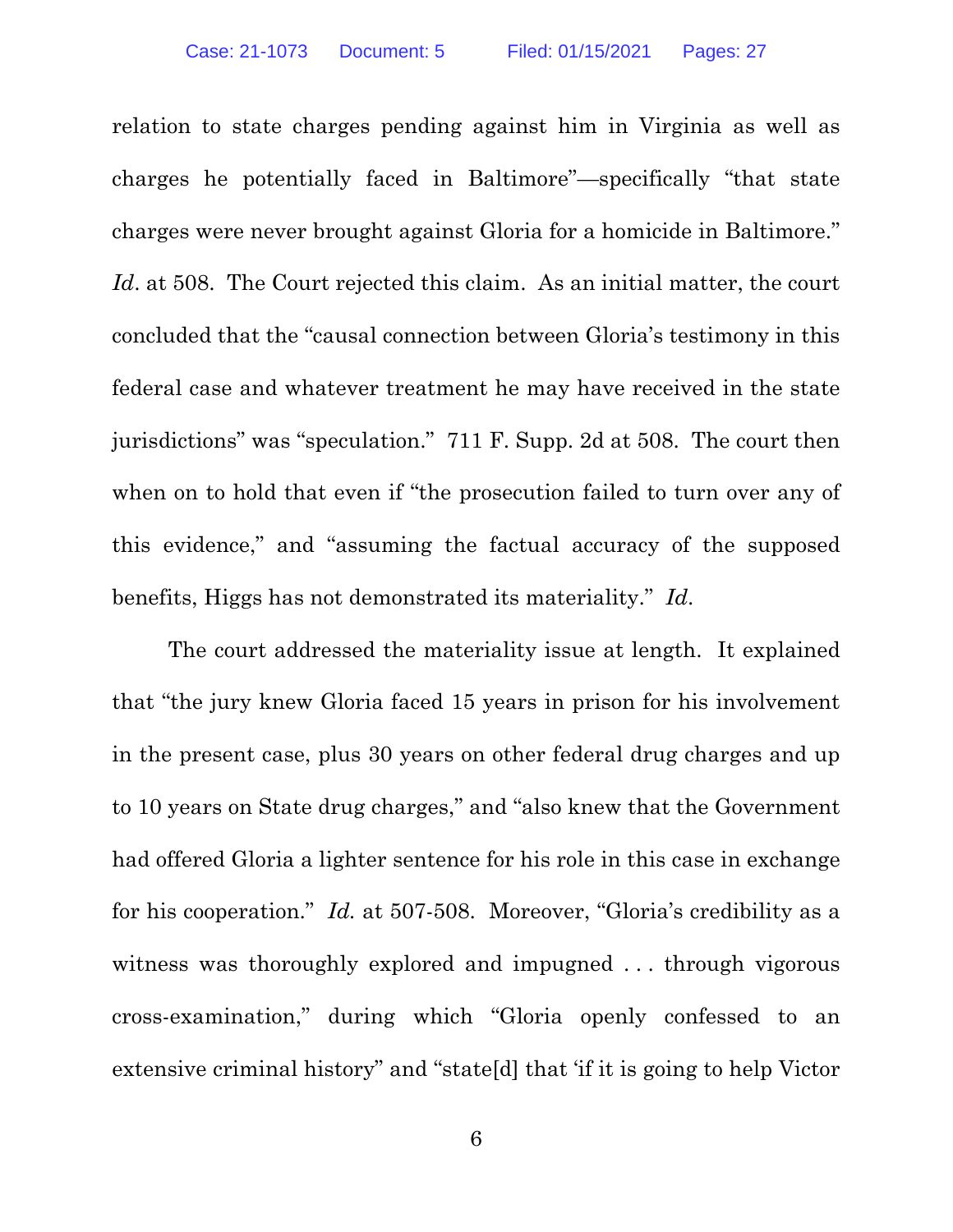Gloria, Victor Gloria will do whatever he has to do.'" *Id.* at 508. Given all of that existing evidence that "Gloria was a witness of dubious reliability, whose testimony the jury could weigh accordingly," the court determined that "any evidence that Gloria may have received consideration for his testimony beyond that disclosed by the Government could not have further undermined his already low credibility, nor would it have created a 'reasonable probability' of a more favorable verdict." *Id.* at 508-509 (quoting *Kyles v. Whitley*, 514 U.S. 419, 434 (1995)).

 The court also denied Higgs's request for an evidentiary hearing, finding that "most of Higgs' claims 'suffer from some procedural flaw that should prove fatal' and those that survive procedural challenge do not allege any facts which are 'either potentially credible or, if taken as true, would merit relief.'" *Id.* at 553.

The Fourth Circuit granted a certificate of appealability only on a claim regarding lead bullet analysis, and affirmed the district court's decision, citing *inter alia* "overwhelming evidence of Higgs's role in the murders." *United States v. Higgs*, 663 F.3d 726, 742 (4th Cir. 2011). The Supreme Court denied Higgs's petition for a writ of certiorari. *Higgs v. United States*, 133 S. Ct. 787 (2012).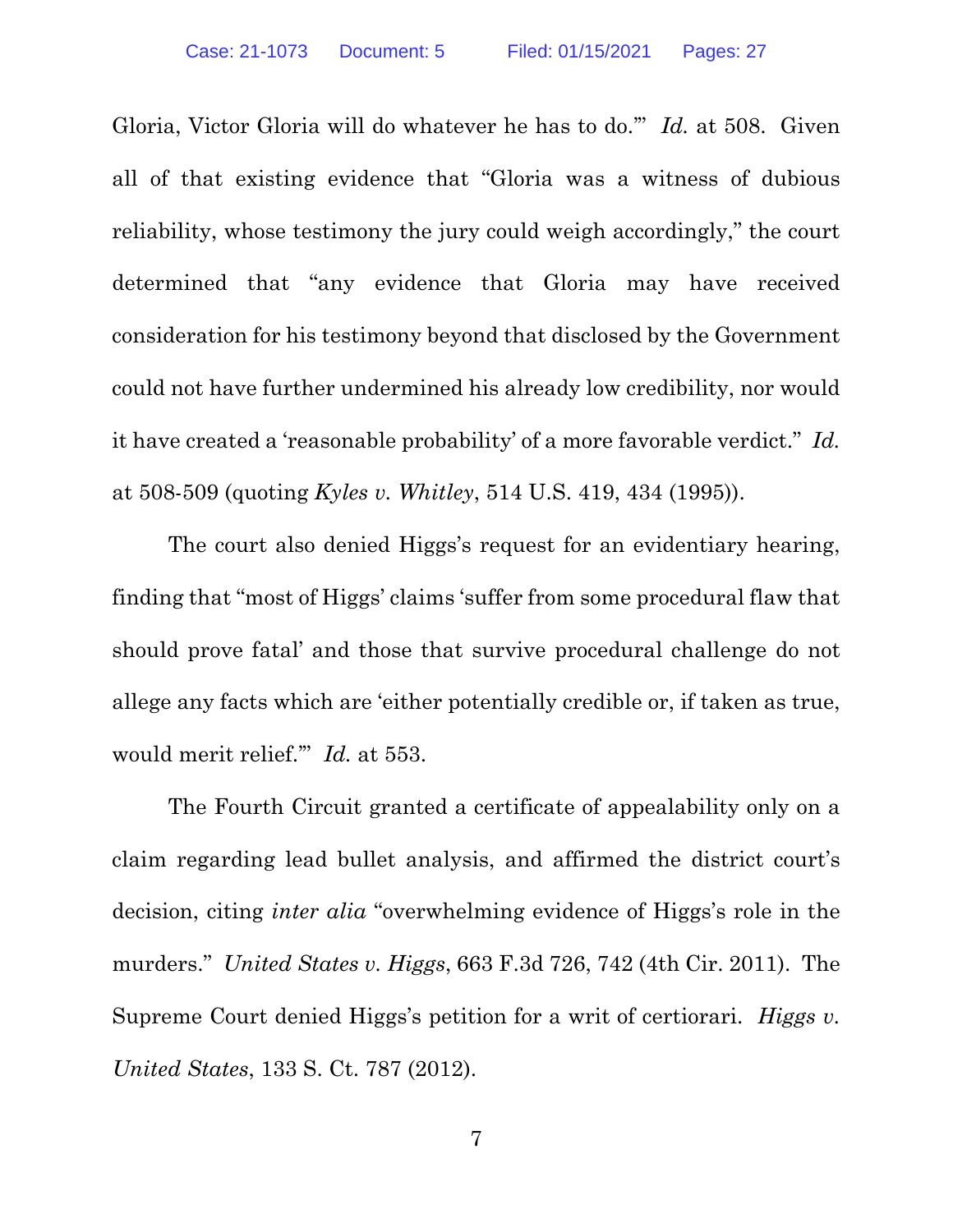In December 2014, Higgs filed a Motion for Relief from Final Judgment under Federal Rule of Civil Procedure 60(d) ("Rule 60 Motion"), asking the district court to set aside the denial of his § 2255 motion based on newly discovered evidence. He alleged that in "the spring of 2012" his attorneys had obtained "evidence from a police file that he says proves the U.S. Government committed fraud on the Court during the § 2255 proceedings." *United States v. Higgs*, 193 F. Supp. 3d 495, 496, 499 (D. Md. 2016). The new evidence Higgs relied on was a series of handwritten notes from the police file showing that Gloria was a suspect in the 1998 killing of Martrelle Creighton, who was stabbed during a fight in the Baltimore Inner Harbor. *Id*. at 499-505.

After a careful review of the evidence, the district court determined that Higgs had "failed to establish even colorable fraud on the court." *Id.* at 497. Higgs had argued that the notes showed "that Baltimore authorities decided not to charge Gloria at the behest of the federal prosecutors," but the court drew a very different conclusion: "it is far more likely . . . that throughout its investigation the [police] suspected [another man], not Gloria, was [the] killer, and . . . ultimately chose not to prosecute Gloria because of the lack of evidence that he was involved,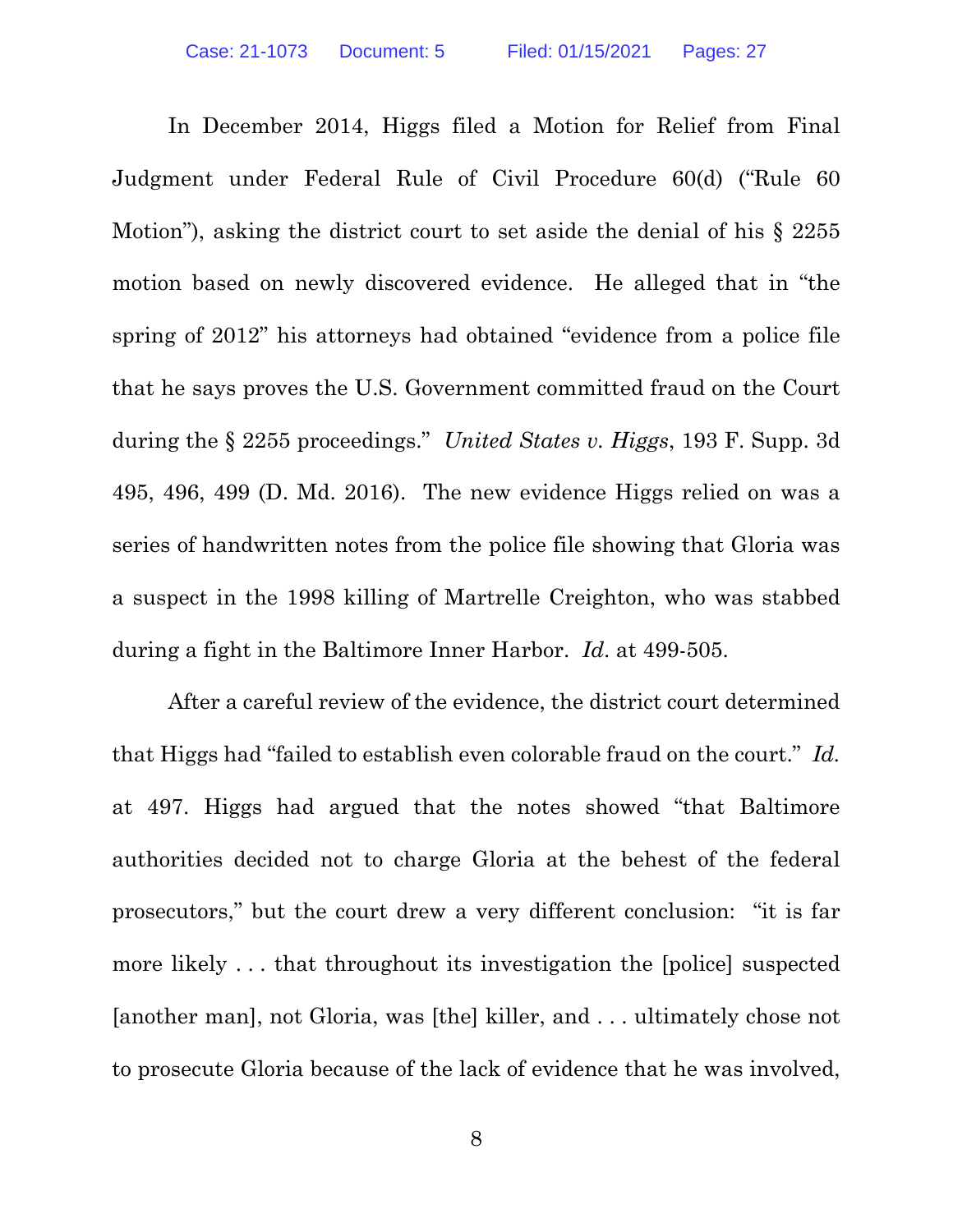especially in the face of strong evidence pointing to [the other man]." *Id.* at 510. For example, even before the Baltimore police had discussed the case with a federal prosecutor, "three eyewitnesses with no obvious motive to lie to police independently identified [the other man] as the likely murderer (two doing so by name), and all three suggested Gloria was not even involved in the altercation." *Id.*; *see id.* at 510-13 (cataloguing extensive additional evidence that Gloria was not the murderer). The district court also emphasized the continued validity of its previous finding that any evidence "*could not have further undermined his already low credibility, nor would it have created a 'reasonable probability' of a more favorable verdict*." *Id*. (emphasis in original) (citation omitted). Higgs appealed to the Fourth Circuit, which denied a certificate of appealability and dismissed the appeal. *United States v. Higgs*, Case No. 16-15 (4th Cir.).

In 2016, Higgs filed a petition for a writ of habeas corpus under § 2241 in the Southern District of Indiana, asserting that his convictions under § 924(c) were invalid on void-for-vagueness grounds. The district court eventually denied his habeas petition, and this Court affirmed earlier this week. *See Higgs v. Watson*, No. 20-2129, 2021 WL 81380, at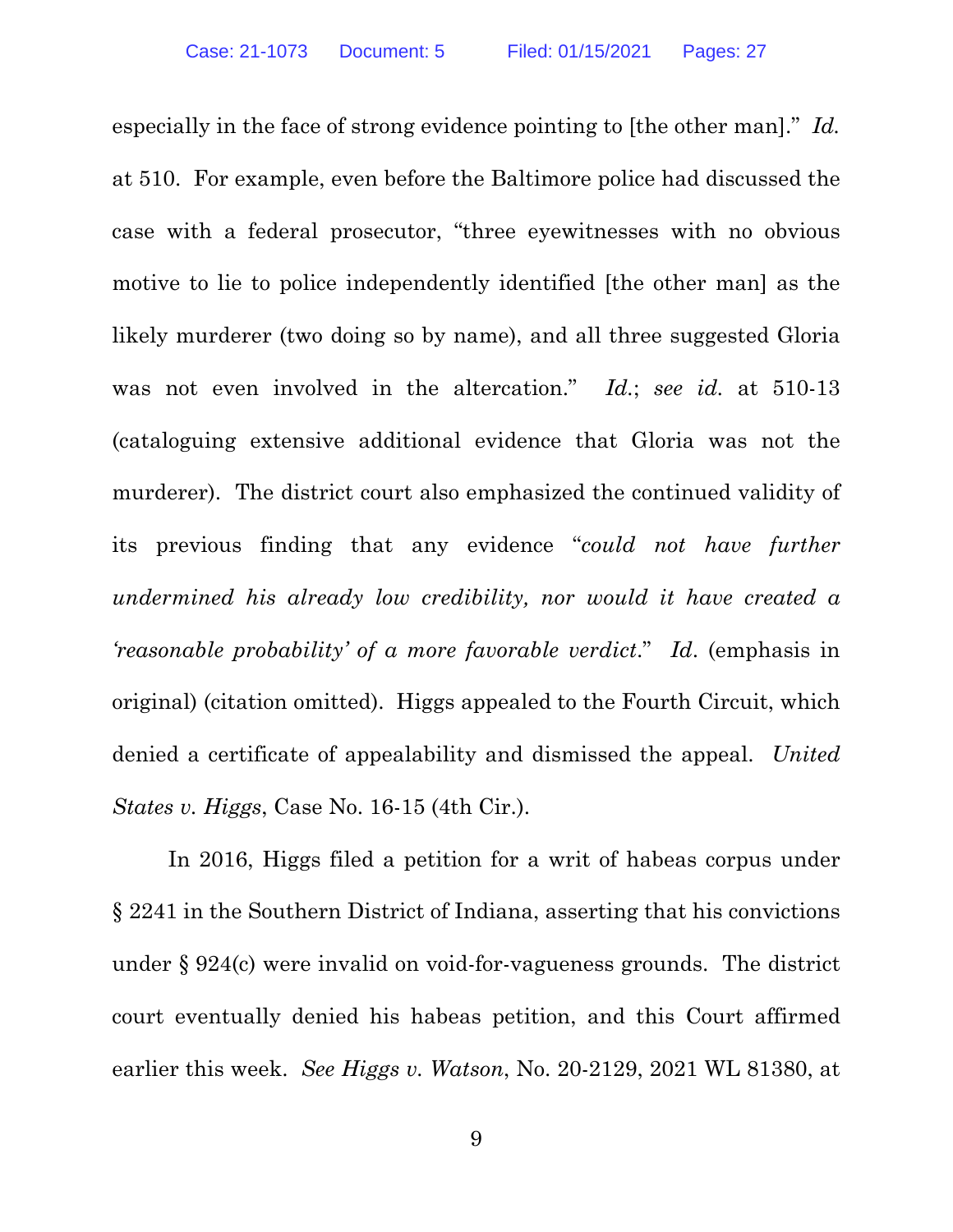$*1$  (7th Cir. Jan. 11, 2021).<sup>1</sup> At no point in those first habeas proceedings did Higgs assert the *Brady* claim on which his current application for a stay rests.

On December 14, 2020, Higgs filed a *pro se* § 2241 petition—his second —in the instant case. D. 1.2 On December 23, Higgs filed through counsel a motion requesting leave to file an amended § 2241 petition. D. 14. Higgs raised two claims: 1) that the government suppressed evidence before trial in violation of *Brady*, and 2) that his indictment was deficient under the Fifth Amendment and failed to charge a capital offense. *Id*. Higgs also filed through counsel a Motion for Stay of Execution. D. 15.

 On January 12, 2021, the district court denied Higgs's motion to stay his execution, finding he had failed to show that his claims were likely to succeed under the § 2255(e) savings clause. D. 21. The district court explained with respect to the first claim that "§ 2255(h) already provides petitioners an avenue for collateral relief based on newly discovered evidence" and therefore "Higgs has not made a strong showing

 $\overline{a}$ 

<sup>1</sup> Higgs also filed two applications with the Fourth Circuit to file successive § 2255 motions asserting the same claim; both applications were denied.

<sup>&</sup>lt;sup>2</sup> "D." refers to the electronic docket numbers in the case below, No. 2:20-cv-00665 (S.D. Ind.).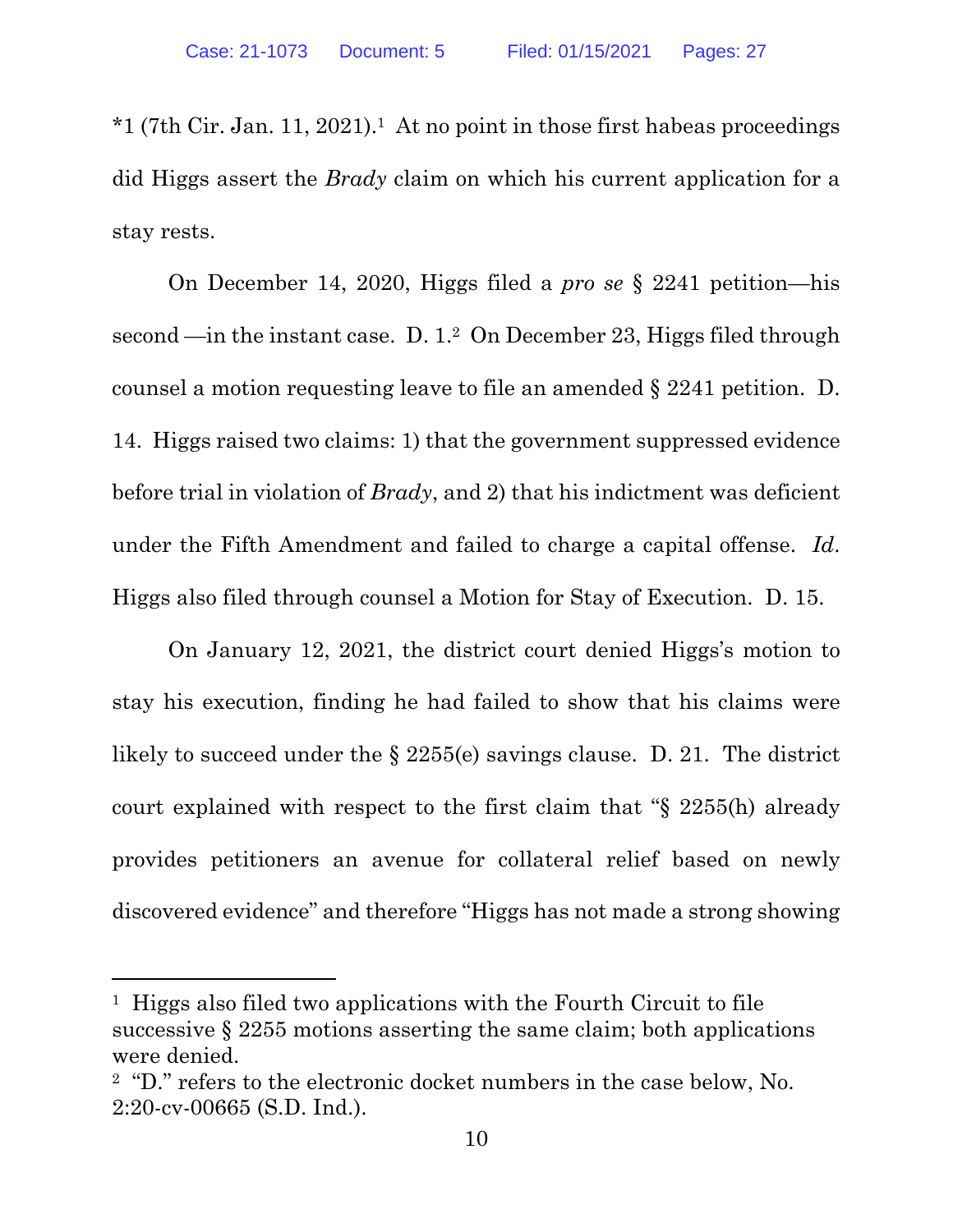that he may raise his *Brady* claim in a § 2241 petition." *Id*. at 8. The district court also observed that "[t]he timing of this petition weighs against Mr. Higgs," noting that "[h]e failed to bring his *Brady* . . . claims earlier, even though nearly all of the *Brady* evidence was in his possession in 2012." *Id.* at 11.

#### **DISCUSSION**

A stay of execution "is an equitable remedy" and "is not available as a matter of right." *Hill v. McDonough*, 547 U.S. 573, 584 (2006). A defendant seeking a stay of execution "must satisfy all of the requirements for a stay." *Id*. Specifically, he must demonstrate that: (1) he has a significant likelihood of success on the merits in the pending proceedings; (2) he will suffer irreparable harm if a stay is not granted; and (3) the balance of equities weighs in favor of a stay. *Lambert v. Buss*, 498 F.3d 446, 447 (7th Cir. 2007).

The applicant must show that he has a strong likelihood of succeeding on the merits—a court may not grant a stay based on a "significant possibility" of success or a finding "that evaluating [the defendant]'s arguments will take more time." *Lee v. Watson*, No. 19-3399, 2019 WL 6718924, at \*1 (7th Cir. Dec. 6, 2019) (quoting *Nken v. Holder*,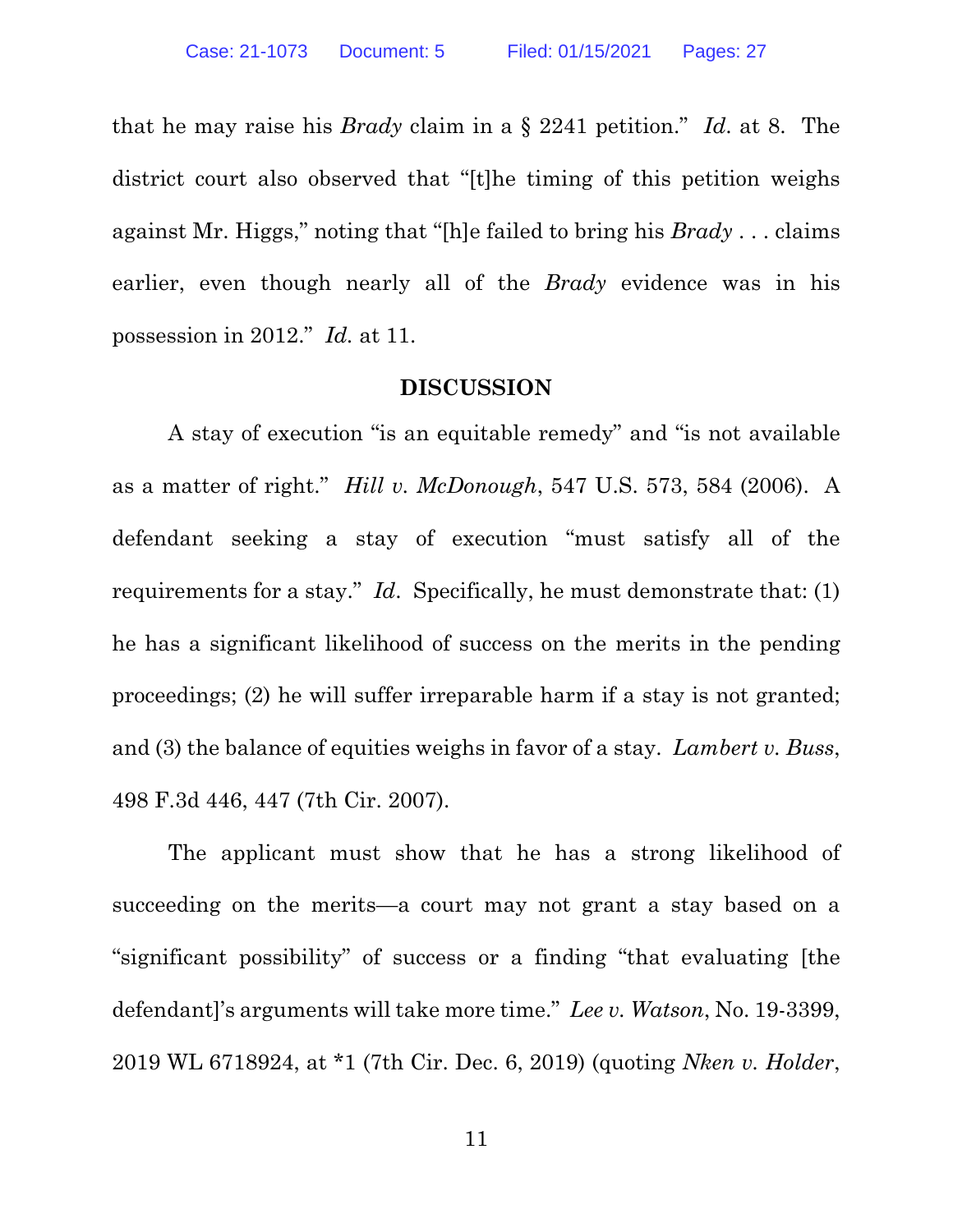556 U.S. 418, 434 (2009))*.* Irreparable injury is generally taken as a given in capital cases, but it is "not itself enough" to justify a stay. *Id.* at \*1. On the balance of equities, because the government has a "significant interest in enforcing its criminal judgments, there is a strong equitable presumption against the grant of a stay where a claim could have been brought at such a time as to allow consideration of the merits without requiring entry of a stay." *Nelson v. Campbell*, 541 U.S. 637, 649-50 (2004).

The Supreme Court's relevant decisions thus "emphasize two critical factors: (1) whether the inmate has delayed unnecessarily in bringing the claim; and (2) whether the inmate shows a significant probability of success on the merits." *Lambert*, 498 F.3d at 451.

# **I. Higgs Cannot Establish Any Likelihood of Success on the Merits, Much Less that Necessary to Warrant a Stay**

Higgs seeks a stay based on his asserted likelihood of success on his *Brady* claim. Appellant's Emergency Mot. to Stay Execution ("Mot.). But his claim has already been fully litigated on the merits in a previous 28 U.S.C. § 2255 petition, and this completely bars it from being relitigated through his § 2241 petition. And even if there were something new about his petition, he could not pursue it under § 2241 because Congress has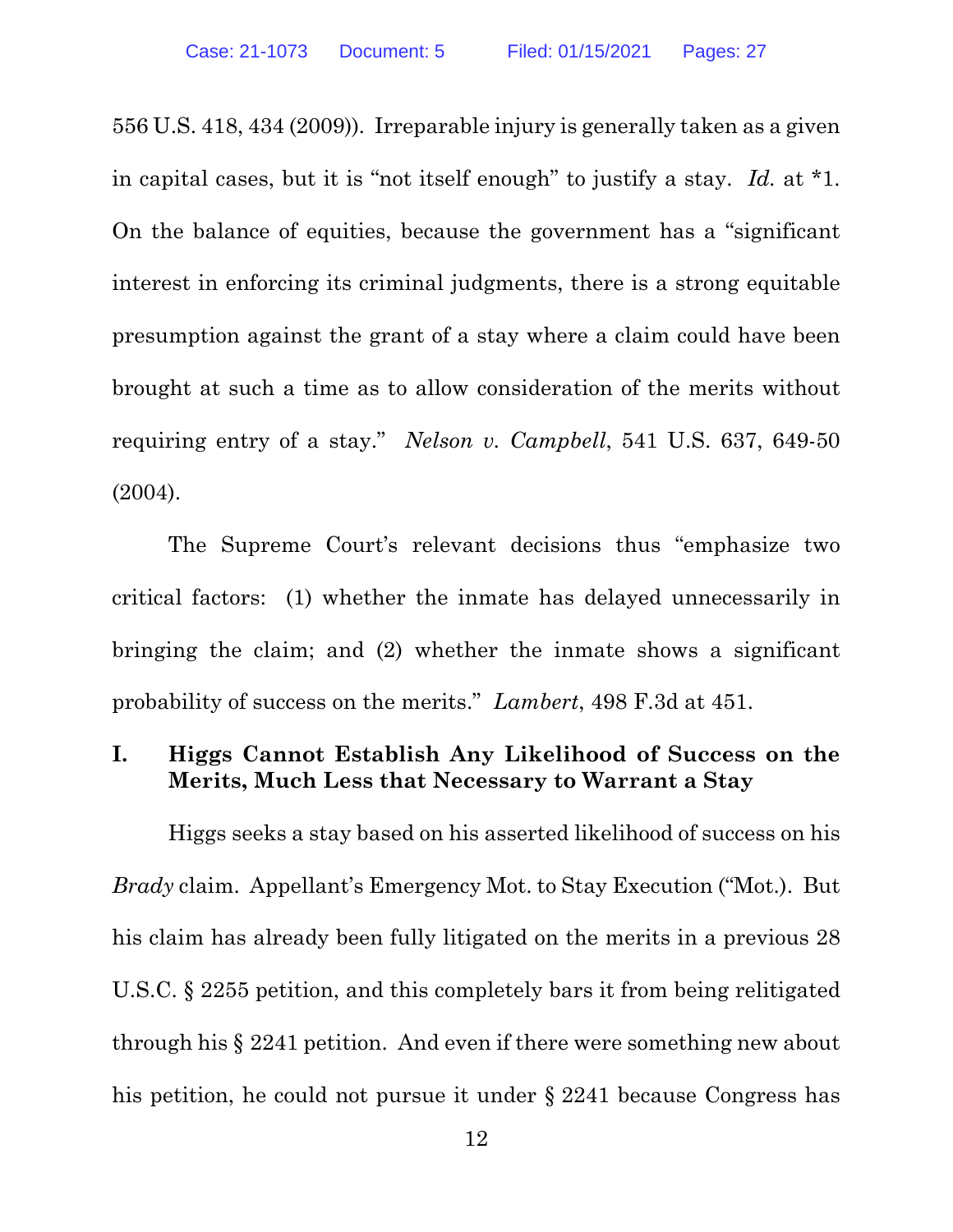already created a path for claims based on newly discovered evidence his claim is simply too poor on the merits to satisfy the standard Congress established.

## **A. Higgs Must Demonstrate Structural Problems with § 2255 that Preclude Him From Ever Raising His Claim**

Generally, "a federal prisoner wishing to collaterally attack his conviction or sentence must do so under § 2255." *Chazen v. Marske*, 938 F.3d 851, 856 (7th Cir. 2019). That section functions as a "substitute for the writ of habeas corpus [under 28 U.S.C. § 2241] that it largely replaced." *Webster v. Daniels*, 784 F.3d 1123, 1124 (7th Cir. 2015) (en banc). Section 2255, however, also contains a "savings clause" that "provides a narrow pathway" to file a claim under § 2241 challenging the legality of a prisoner's conviction or sentence. *Purkey v. United States*, 964 F.3d 603, 611 (7th Cir. 2020). A prisoner can only use § 2241 if "the remedy by [a § 2255] motion is inadequate or ineffective to test the legality of his detention." 28 U.S.C. § 2255(e). Under this Court's cases, there must "be some kind of structural problem with section 2255 before section 2241 becomes available"—"something more than a lack of success with a section 2255 motion." *Webster*, 784 F.3d at 1136. Such structural problem must "foreclose.] even one round of effective collateral review."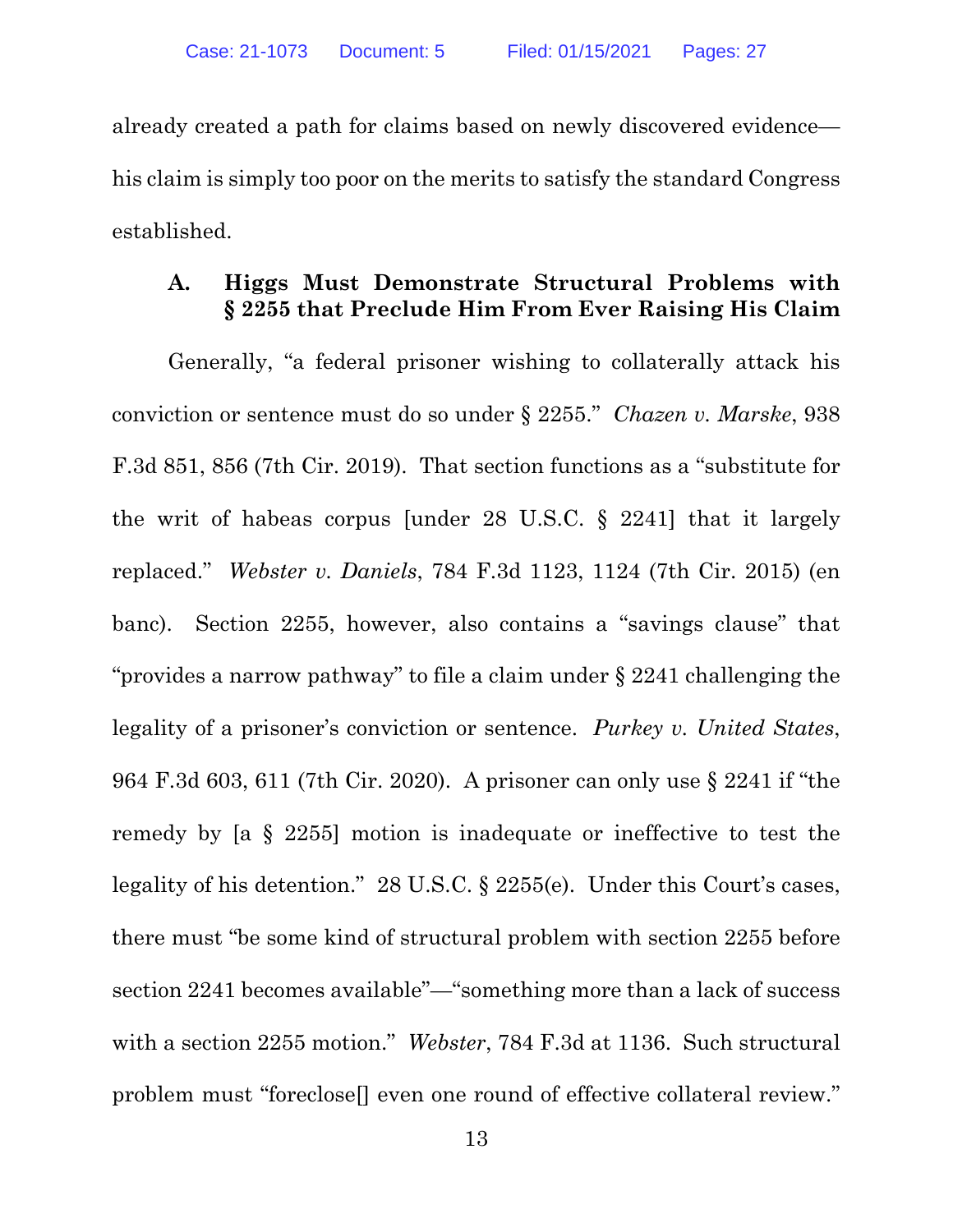*Taylor*, 314 F.3d at 835; *Chazen*, 938 F.3d at 856 (citing *In re Davenport*, 147 F.3d 605, 609 (7th Cir. 1998)); *Montana v. Cross*, 829 F.3d 775, 783 (7th Cir. 2016). Importantly, § 2255 is not inadequate or ineffective simply because a prisoner may be barred from filing a second § 2255 motion. "To hold otherwise . . . would be to nullify the limitations on successive petitions," such that "the careful structure Congress has created to avoid repetitive filings would mean little or nothing." *Garza v. Lappin*, 253 F.3d 918, 921-22 (7th Cir. 2001).

## **B. Higgs's Claim Has Already Been Litigated on the Merits and He Is Not Entitled to Revisit It through § 2241**

Higgs seeks to proceed directly to consideration of whether some path under the savings clause of § 2255 applies or can be created to allow him to bring his *Brady* claim. It is unnecessary, however, for this Court to even consider those paths. The very claim that Higgs brings here has already been squarely and wholly decided in prior litigation. Although he asserts that there has been a change, an analysis of his claim shows that there has actually been none.

Even before § 2255 was adopted to curtail litigation, a petitioner could not simply bring the same claim again under § 2241 without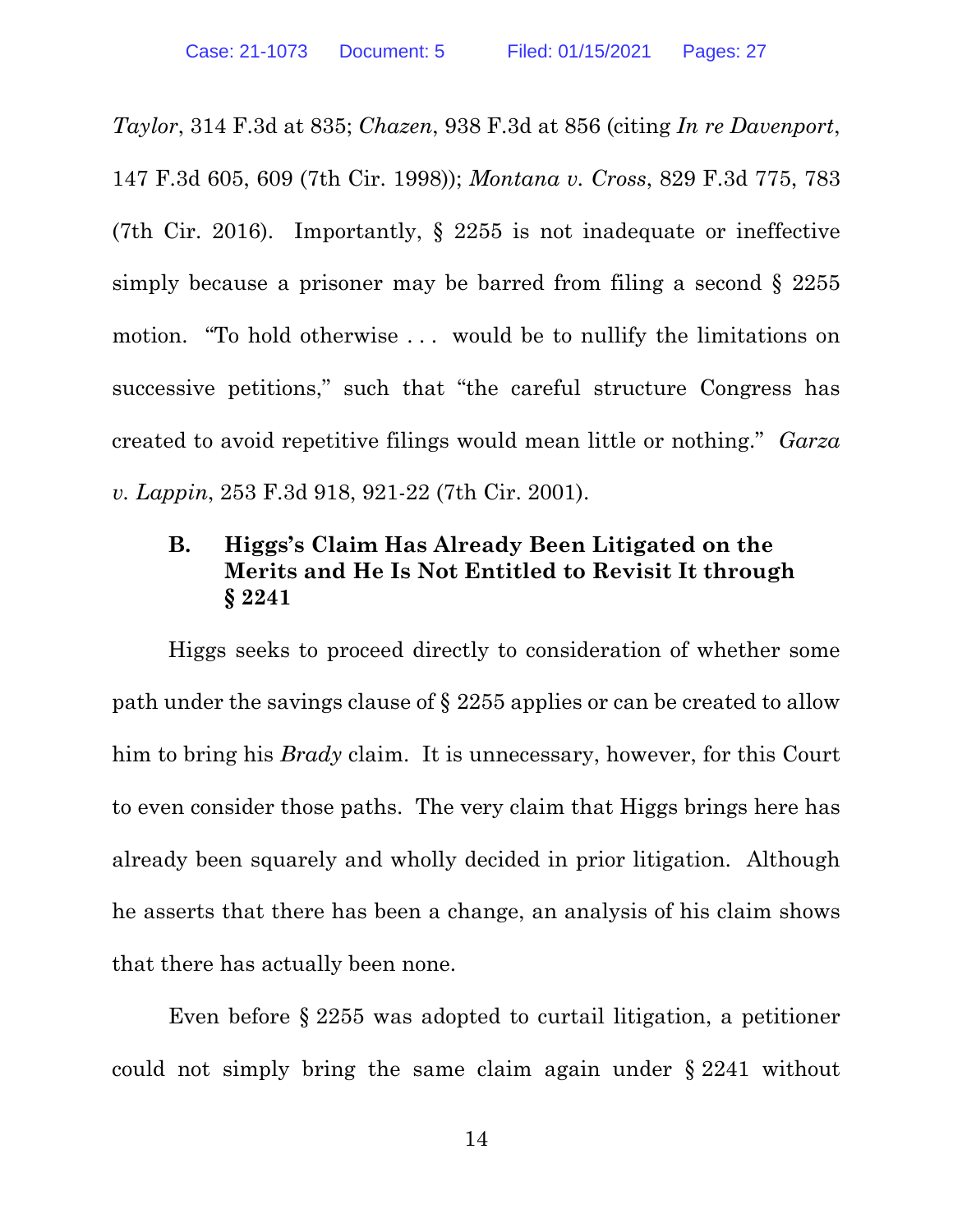demonstrating that some change had occurred, and § 2255 cannot be read to allow relitigation of the very same claim. *See Roundtree v. Krueger*, 910 F.3d 312, 314 (7th Cir. 2018). Because "[t]he claim [Higgs] now wants to present was presented before," "under § 2244(b) it *must* be dismissed." *Taylor*, 314 F.3d at 836 (emphasis in original). Higgs's claim could have been (and was) fully litigated on the merits in a previous petition, so there is necessarily no "structural problem" rendering § 2255 "inadequate or ineffective" because he had one full round of review. *See*, *e.g.*, *id.*; *Chazen*, 938 F.3d at 856; *Montana*, 829 F.3d at 783. In addition, the general law of the case doctrine also bars reconsideration of the issues here. *See Fuller v. United States*, 398 F.3d 644, 648 (7th Cir. 2005) (holding the "law of the case" doctrine applies in the context of federal habeas petitions).

 Higgs presented an identical *Brady* claim before the district court in his first § 2255 petition. There, he argued that the government violated *Brady* by failing "to disclose extensive information it had regarding its dealings with Gloria" in Maryland and that "the Government offered Gloria benefits in relation to state charges pending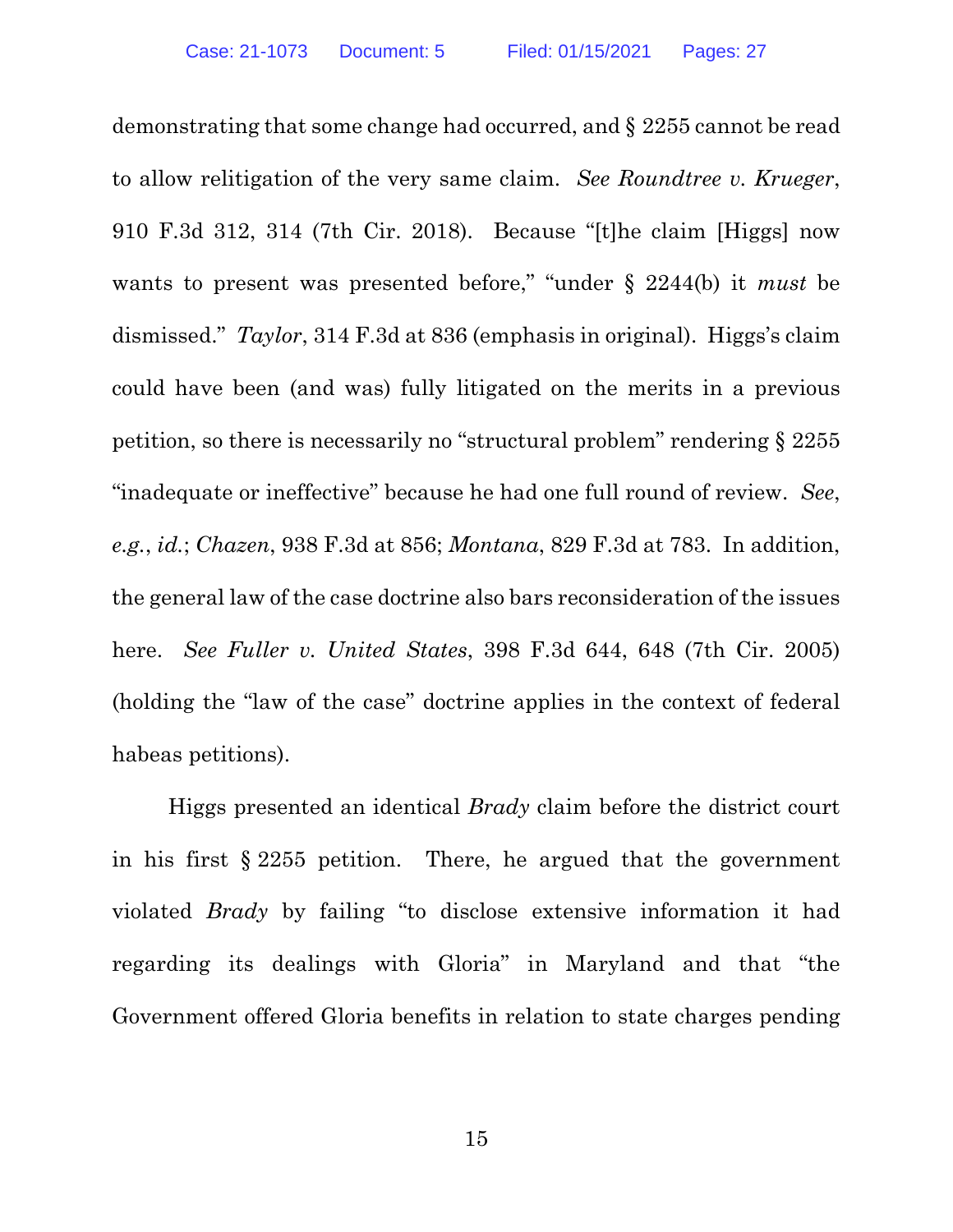against him," including "that state charges were never brought against Gloria for a homicide in Baltimore." *Higgs*, 711 F. Supp. 2d at 508.

Higgs now asserts that he has new evidence. But this does not matter, because the district court in his previous petition already held that the very evidence he now presents cannot advance his claim. While Higgs is correct that *part* of the reason he lost the *Brady* claim before was that he "had no hard evidence," Mot. at 21, that is only half the story. The district court found that, on the evidence he had, Higgs's *Brady* claim failed because he had not demonstrated any "causal connection" between Gloria's testimony and his treatment by Maryland. *Id.* at 508. But the court also found that *even assuming* the prosecution had failed to turn over the very evidence that Higgs claimed existed, Higgs still could not demonstrate that it was "material[]" under the *Brady* standard. *See id.* In other words, even if there was evidence that showed that Gloria received undisclosed consideration for his federal testimony, it would not have made a difference regarding Gloria's "already low credibility," and it would not satisfy the *Brady* standard of a "'reasonable probability' of a more favorable verdict." *Id.*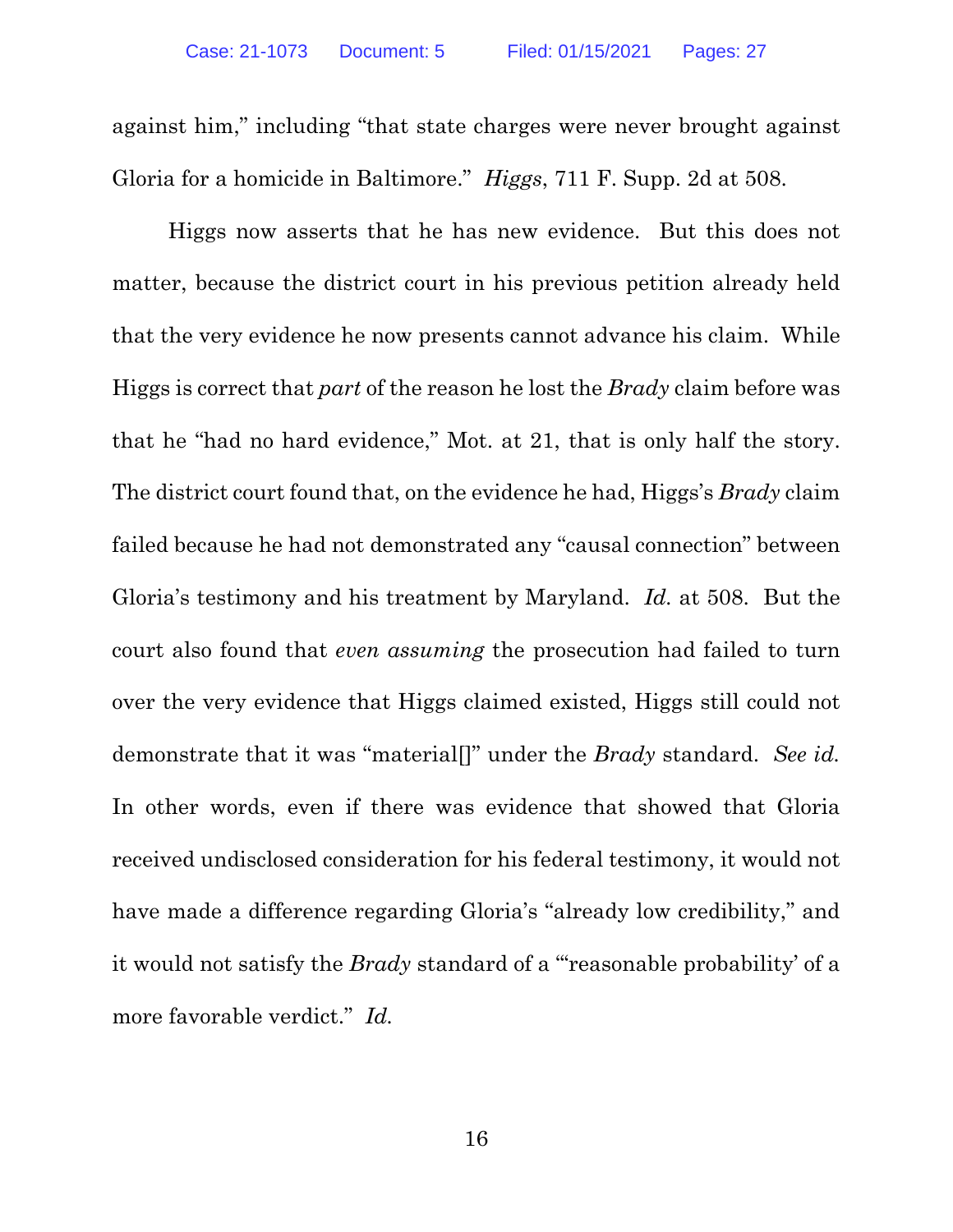Moreover, the district court's consideration of what effect potential evidence might have was a necessary part of the holding. On a first § 2255 petition, a district court is required to hold a factfinding hearing unless "the motion and the files and records of the case conclusively show that the prisoner is entitled to no relief." 28 U.S.C.  $\S$  2255(b). Higgs requested an evidentiary hearing. *Higgs*, 711 F. Supp. 2d at 553. Thus, if the evidence Higgs wanted (and purports to now have) could have made a difference under *Brady*, the district court would have been obligated to develop it. But the court denied Higgs's request, finding that Higgs's claims "do not allege any facts which are 'either potentially credible or, if taken as true, would merit relief.'" *Higgs*, 711 F. Supp. 2d at 553. None of that evidence could matter to Higgs's claim.

There also need be no speculation whether the evidence he has now would have made a difference if he had it earlier. Higgs obtained the very same evidence he now presents in this case after his § 2255 petition and advanced it in his Rule 60 Motion. *See Higgs*, 193 F. Supp. 3d at 500-505. The court analyzed the evidence in detail, noted numerous problems the evidence posed for Higgs's *Brady* theories, and found that its earlier conclusions still held. *Higgs*, 193 F. Supp. 3d at 509-14.

17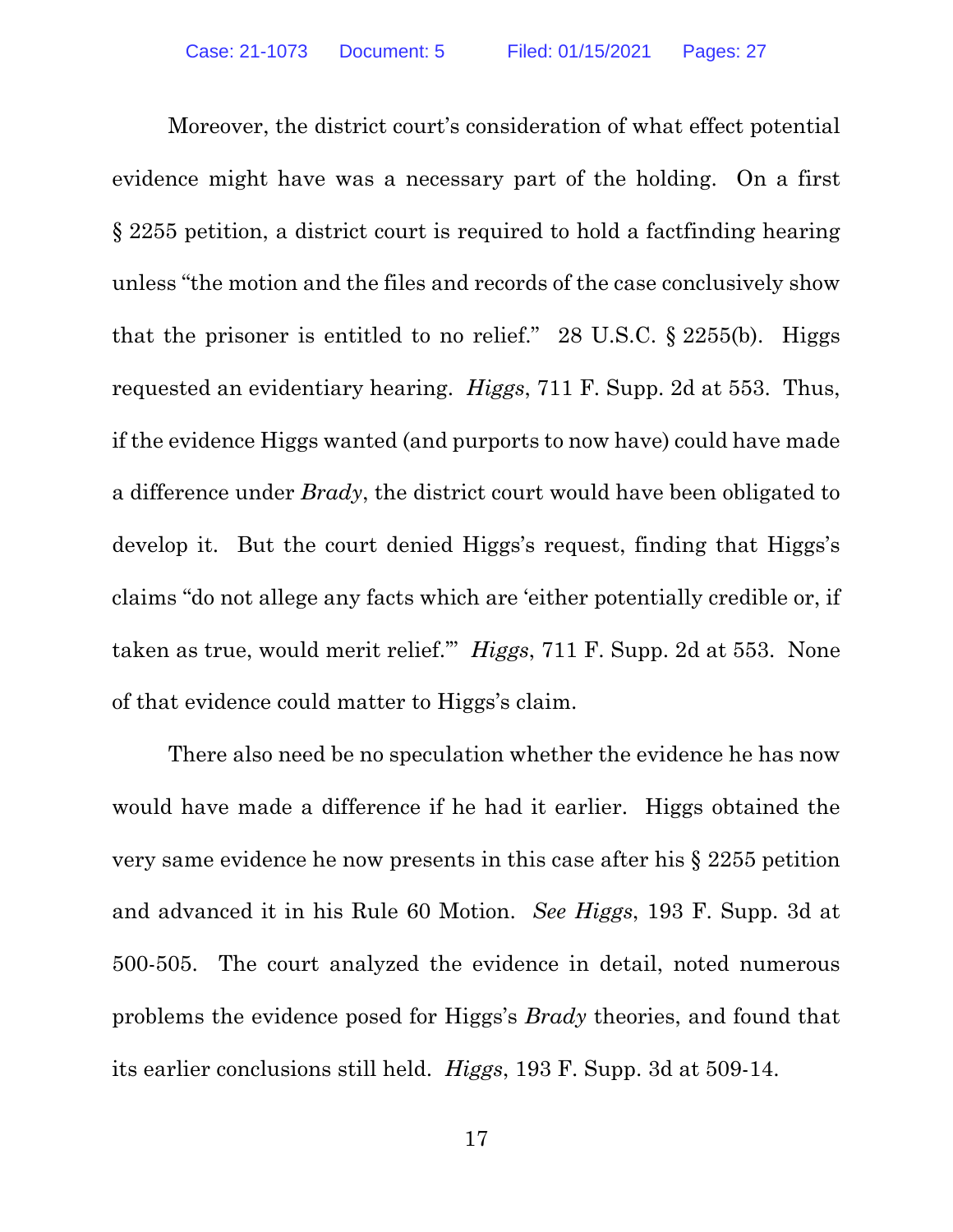Higgs vigorously disputes the merits of the decision on his *Brady* claim in his  $\S 2255$  petition.<sup>3</sup> Mot. 17-21. Notably, his motion thoroughly mischaracterizes facts below, and his repeated assertion that "the Government actively intervened to protect Mr. Gloria from being prosecuted for murder," Mot. at 25, is baseless.4 Moreover, despite his claim that there was "no direct evidence that Mr. Higgs directed, desired, or intended for the women to be shot" Mot. at 6, the Fourth Circuit unequivocally found that there was "overwhelming evidence of Higgs's role in the murders." Higgs, 663 F.3d at 742.

In any event, his disagreement with the earlier decision, no matter how strong, does not demonstrate a structural problem with § 2255 or entitle him to any further review.

-

<sup>3</sup> Higgs's reference to an unrelated case involving an inadvertent *Brady* violation by a prosecutor who was not involved in this case at the time of the *Brady* violation that Higgs alleges, *see* Mot. at 4 n.2, is simply gratuitous.

Higgs claims the government "has never disputed that it ... had multiple contacts on Mr. Gloria's behalf with the state authorities." Mot. at 25. This is patently wrong. The government has never conceded that, and the Maryland district court that examined the very evidence Higgs now relies on found no credence to the allegation. *See Higgs*, 193 F. Supp. 3d at 513 ("[T]here is no evidence in the record showing federal authorities requested, urged, or even knew of the alleged lenient treatment of Gloria by Baltimore authorities.").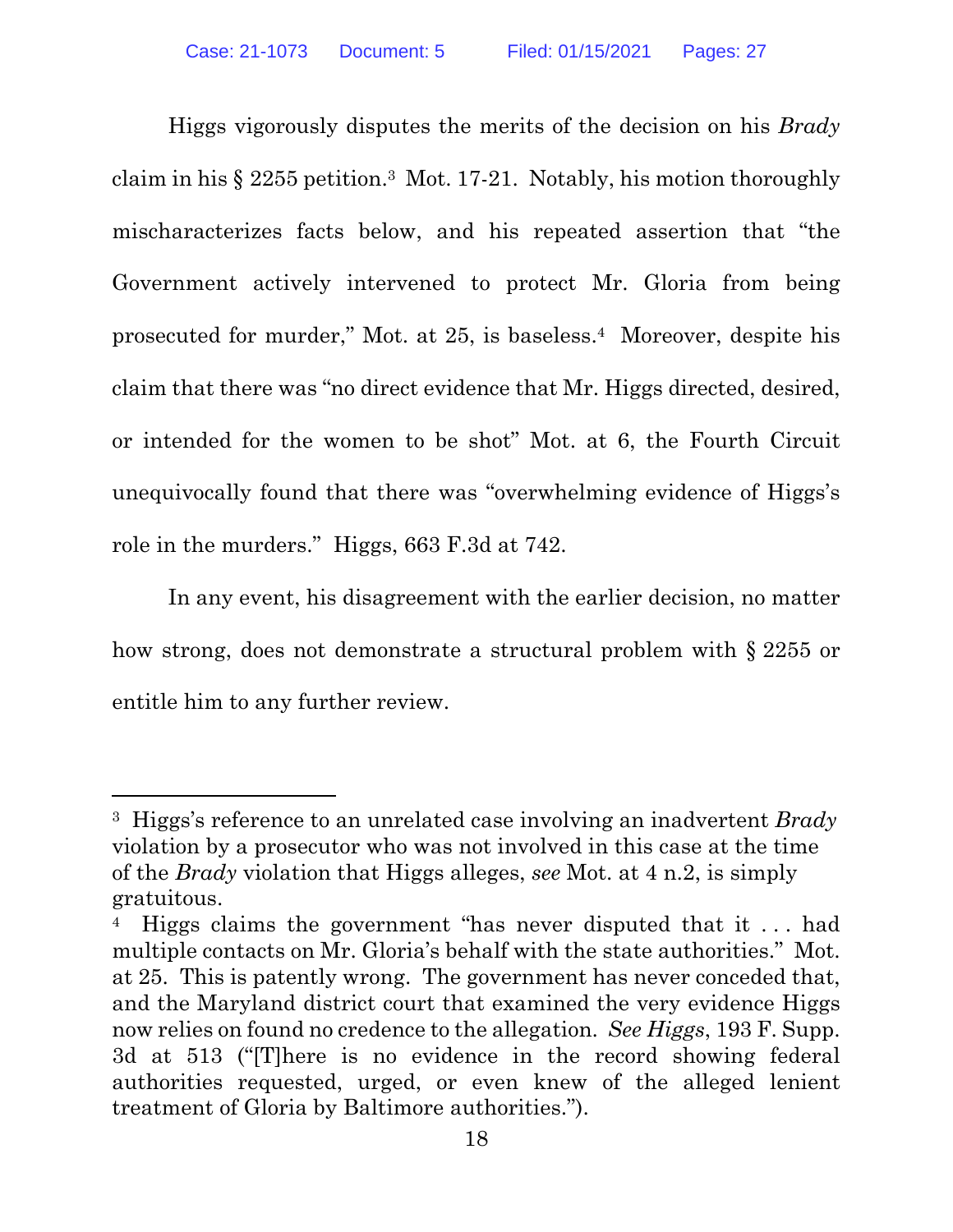# **C. There Are No Other Structural Problems that Allow Higgs to Bring a § 2241 Petition**

Even if Higgs's claim here were not barred for being fully litigated in earlier litigation, he still would not be eligible for savings clause relief. Higgs's savings clause arguments focus on what he believes to be the unique nature of a *Brady* claim relying on allegedly new evidence. But there is simply no structural problem with § 2255 that makes it an inadequate vehicle to raise such a claim—Higgs just cannot satisfy the high standard Congress has required a prisoner to meet. This court denied relief to a petitioner seeking a stay of execution on the theory that a *Brady* violation should qualify for the savings clause just last month, *see Bernard v. Watson*, No*.* 20-3379 (7th Cir. Dec. 10, 2020), and should do so again.

As the district court observed, far from being inadequate or ineffective to test a prisoner's claim under *Brady* based on previously unavailable evidence, "§ 2255 already provides petitioners an avenue for collateral relief based on newly discovered evidence." D. 21 at 7. To be sure, that provision imposes a high standard—that the evidence "would be sufficient to establish by clear and convincing evidence that no reasonable factfinder would have found the movant guilty," 28 U.S.C.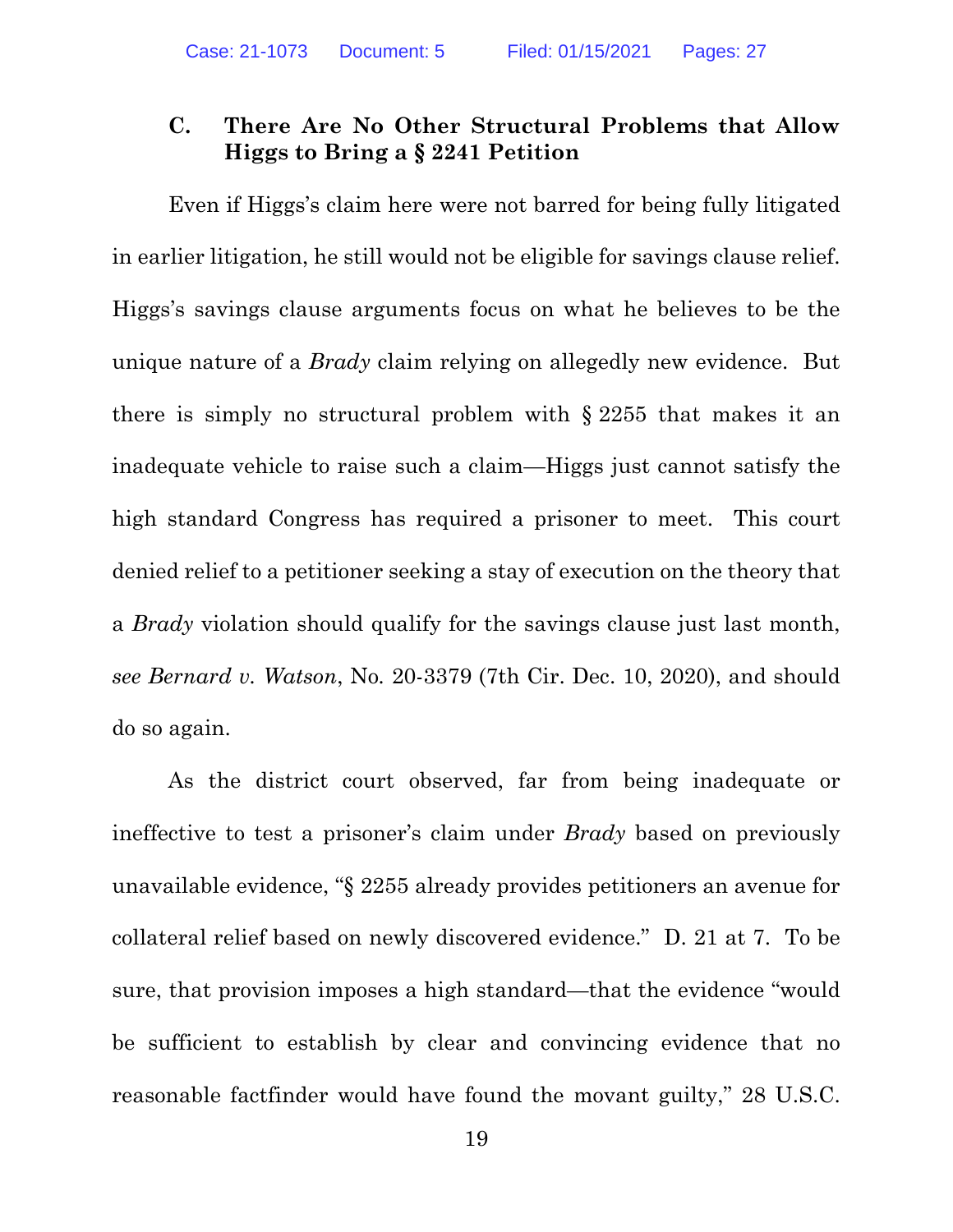§ 2255(h)(1)—which Higgs concedes he cannot meet. *See* Mot. at 26. But that does not mean that  $\S 2255$  is inadequate or ineffective to address such claims; it means that Congress intended courts to apply a demanding standard when addressing them. To allow prisoners like Higgs to avoid that congressionally imposed standard by resorting to § 2241 instead "would be to nullify the limitations on successive petitions," such that "the careful structure Congress has created to avoid repetitive filings would mean little or nothing." *Garza*, 253 F.3d at 921- 22; *see also Unthank v. Jett*, 549 F.3d 534, 535 (7th Cir. 2008) (rejecting argument that the strict limits under § 2255(h) render § 2255 inadequate or ineffective, and concluding that "§ 2255 is inadequate or ineffective only when a prisoner is unable to present a claim of actual innocence").

Higgs makes much of the fact that it was the government's alleged misconduct that prevented him from obtaining the evidence and bringing his claims earlier. Mot. at 22-29. Again, Higgs is already bound by the decision that there was no *Brady* violation. But Higgs's allegations of misconduct, even if true, would not reveal any structural problem with § 2255. In *Purkey*, the prisoner similarly argued that his § 2255 motion omitted claims through no fault of his own, but because of ineffective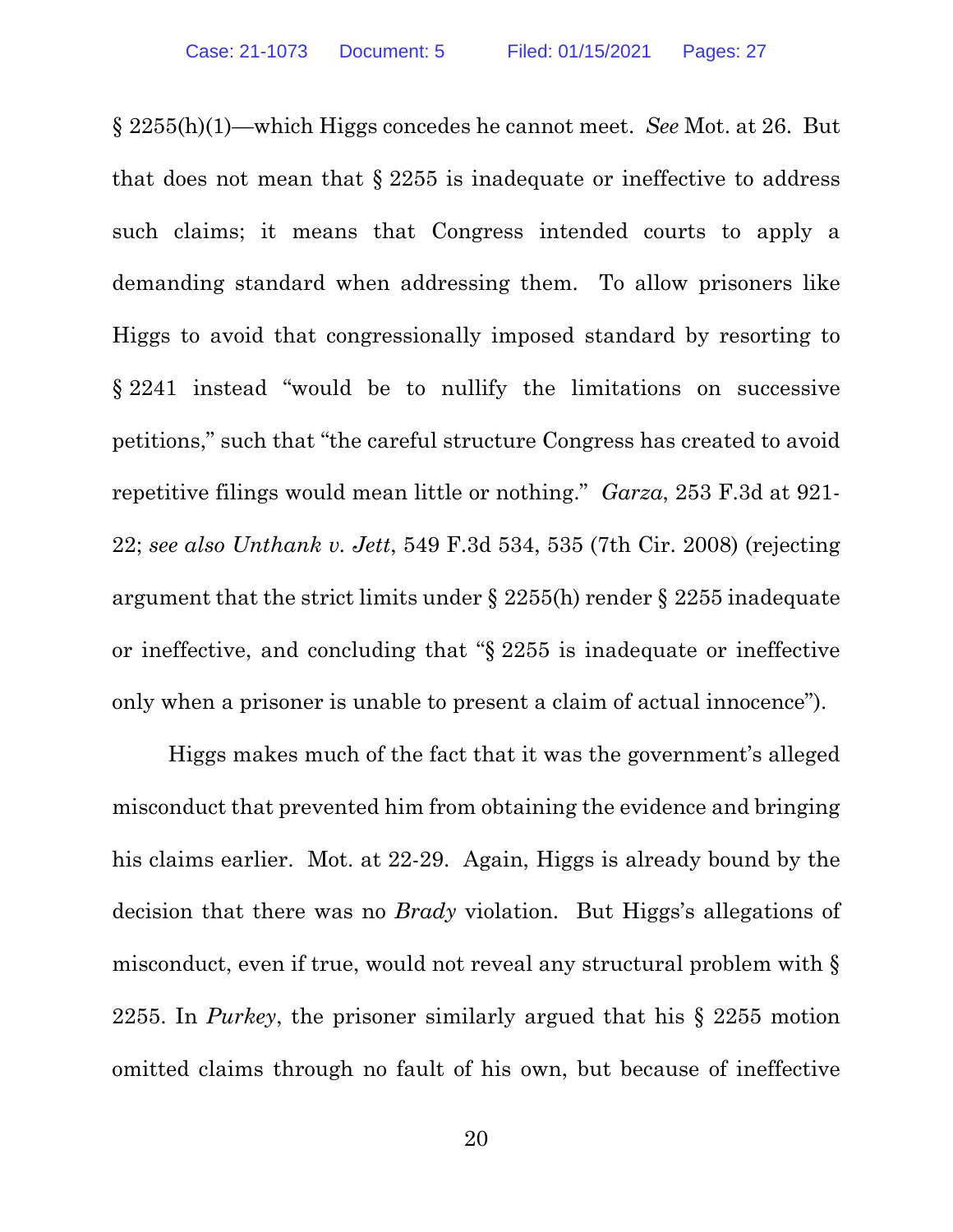assistance by his § 2255 counsel. *Purkey*, 964 F.3d at 615. This Court held that he could not satisfy the saving clause because nothing in § 2255 "formally prevented him from raising" those claims in a first § 2255 motion. *Id.* Whether Higgs was at fault is not relevant to the purely procedural question of whether something in § 2255 formally prevented him from raising the claim.

Higgs recognizes that there is no case establishing a path for his § 2241 claim through the savings clause, but he criticizes the court below for focusing too narrowly on the few paths already established in this Circuit. Mot. at 22-24. But his proposed remedy is simply to expand the narrow path in *Webster* until it is unrecognizable.

Prior to *Webster*, this Court had not allowed any savings clause claims based on newly discovered evidence. *See Webster*, 784 F.3d at 1124. The en banc court permitted the use of newly discovered evidence to challenge the constitutionality of a *sentence* through the savings clause where such sentence would otherwise not be subject to challenge under § 2255 at all (regardless of the strength of that evidence) because § 2255(h)(1) permits new evidence only to challenge conviction. *See id.*  at 1134-35, 38. This Court concluded that Congress could not have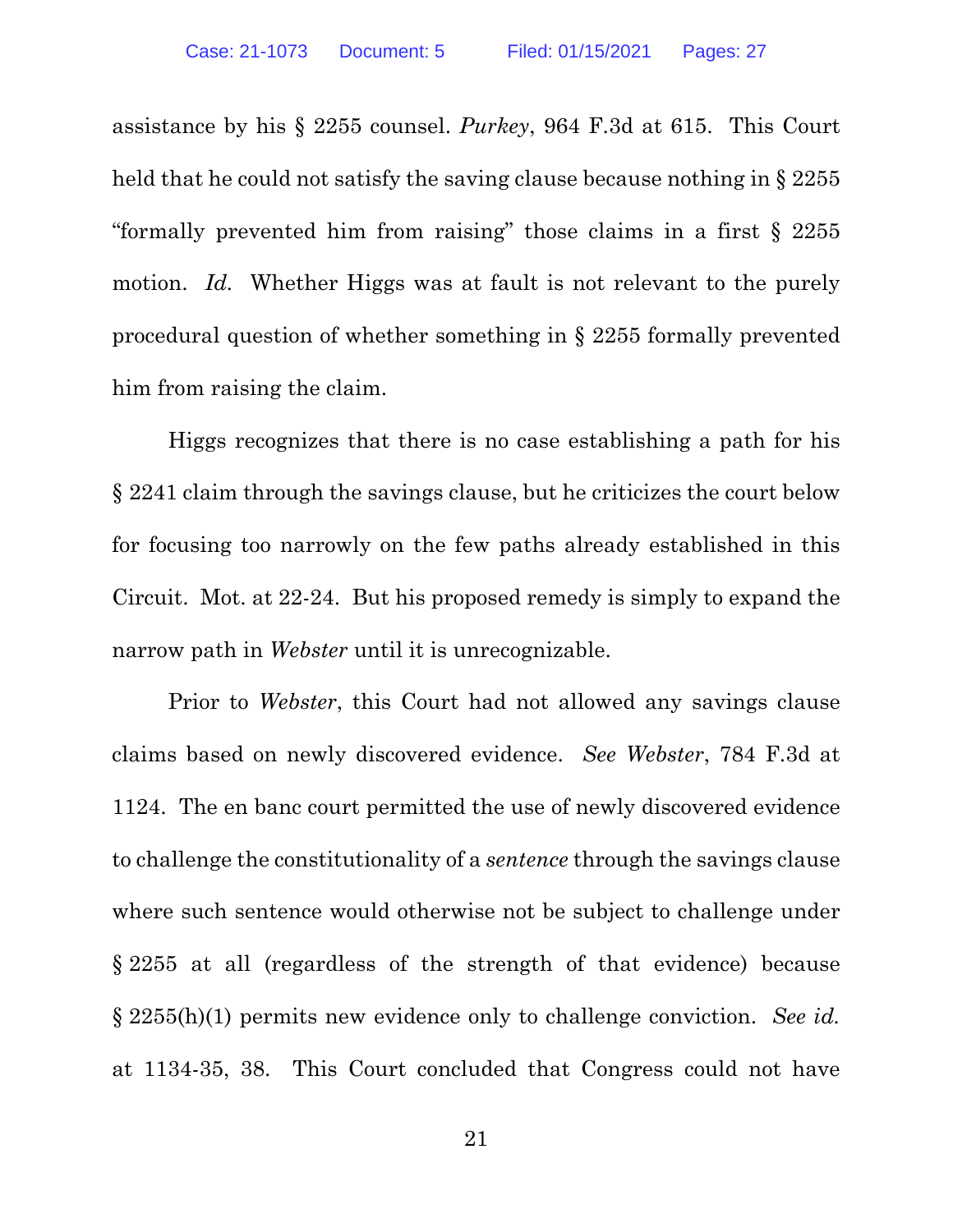"contemplated" the problem of constitutional ineligibility for a death sentence when it adopted § 2255(h)'s limits because the Supreme Court had not yet held it unconstitutional to execute an intellectually disabled person or a minor. *Id.* at 1138. This Court therefore perceived a narrow "lacuna in the statute" warranting resort to the saving clause. *Id.* The analysis here is entirely different. As the district court noted, D. 21 at 8, when § 2255 was adopted, *Brady* had been the law for a long time. A *Brady* claim attacks the conviction, and § 2255 permits precisely such challenges. Higgs's claim is simply too weak to satisfy the standard that Congress established for them.

# **II. Equitable Considerations Weigh Strongly Against a Stay of Execution**

Higgs filed this claim a month before his scheduled execution despite having all of his "newly discovered" evidence for more than eight years. This unnecessary delay has undermined any arguments he has about the equities.

A stay of execution "is an equitable remedy, and equity must take into consideration the State's strong interest in proceeding with its judgment" and "attempts at manipulation." *Nelson*, 541 U.S. at 649 (citations and quotations omitted). There is a strong presumption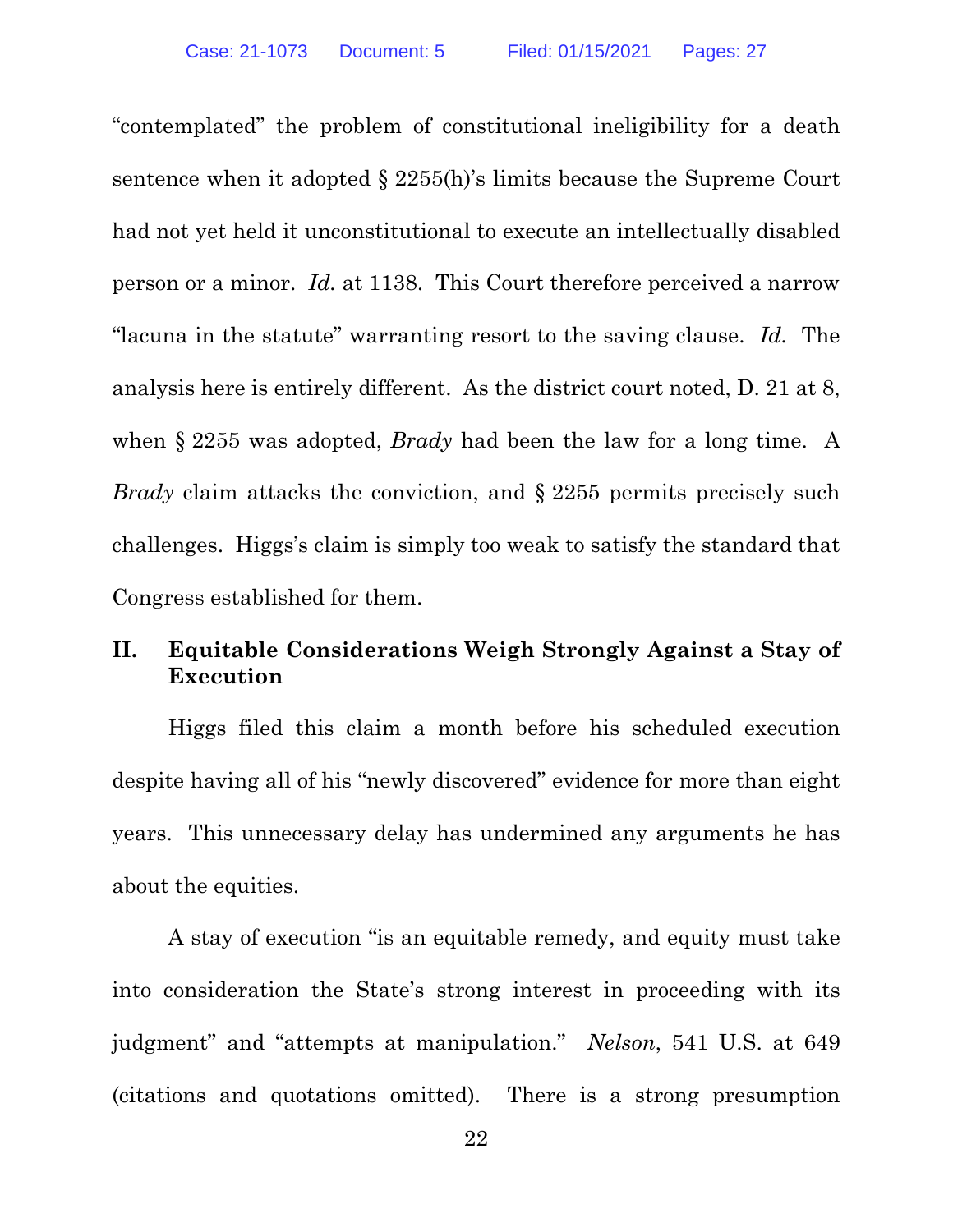against granting a stay when a claim could have been brought with sufficient time to consider the merits without one. *Hill*, 547 U.S. at 584. The Supreme Court has repeatedly admonished that federal courts "can and should" reject "dilatory or speculative suits," *id.* at 585, and ensure that "[l]ast-minute stays [are] the extreme exception, not the norm," *Bucklew*, 139 S. Ct. at 1134.

Higgs's delay is entirely unreasonable. As the district court noted, "[t]he timing of this petition weighs against Mr. Higgs. He failed to bring his *Brady* . . . claim[] earlier, even though nearly all the *Brady* evidence was in his possession" by 2012. D. 21 at 11. Higgs defends his timing by arguing that he was awaiting the final outcome of his Rule 60(d) motion in 2018 and a FOIA suit in 2019. Mot. at 30. He does not explain why the pendency of those suits mattered if he is correct that the savings clause allows him to bring his *Brady* claim now. In any event, that brings him to 2019—not December 23, 2020, barely three weeks before the scheduled execution.

Such delay is all the more indefensible here, where Higgs seeks to invoke the saving clause to avoid the procedural safeguards Congress adopted in § 2255. Even if Higgs's evidence were *stronger*, such that he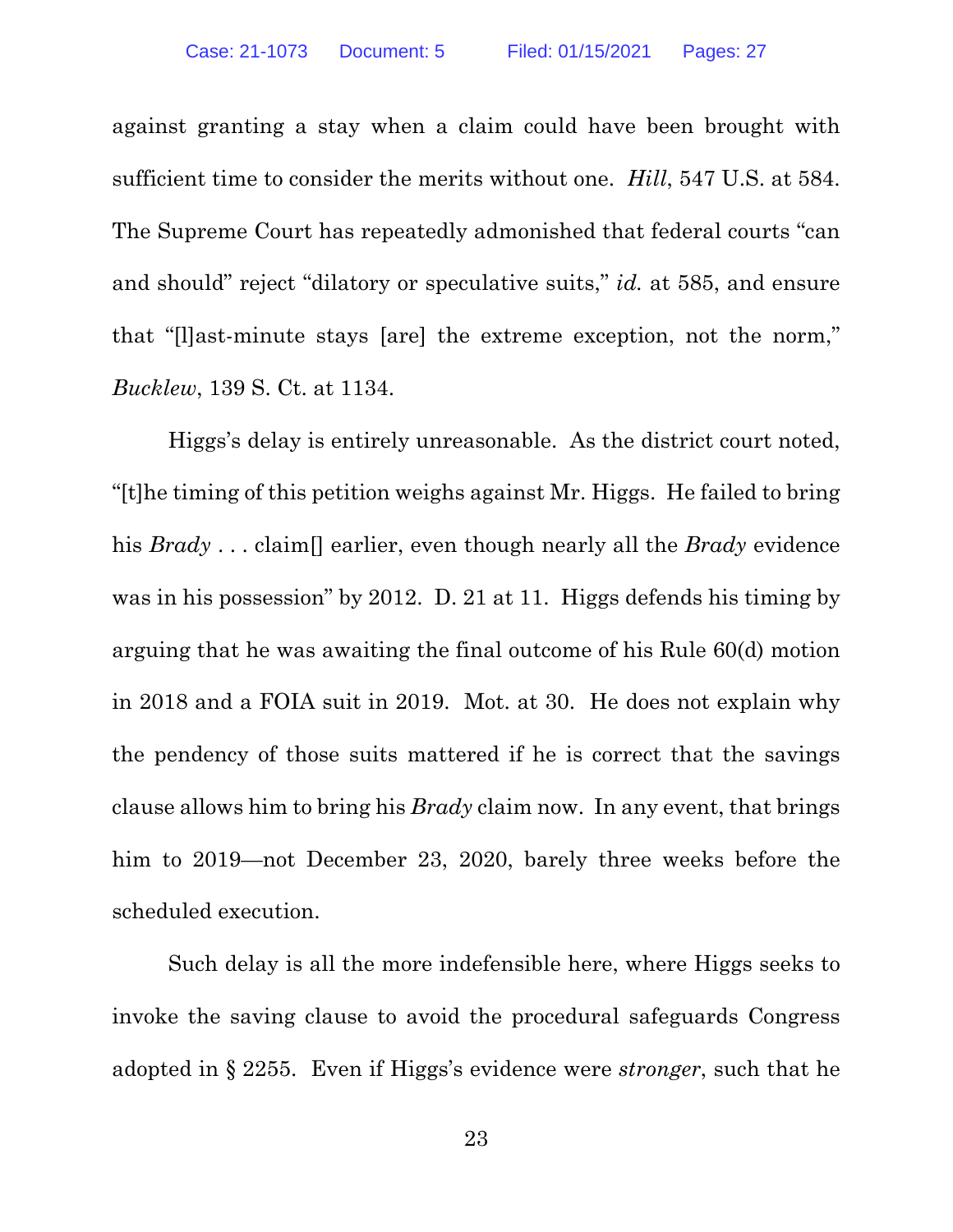could satisfy the demanding standard Congress enacted in  $\S 2255(h)(1)$ that no reasonable jury would have found him guilty had they seen that evidence, Higgs would still have had to bring the claim within one year of when the evidence "could have been discovered through the exercise of due diligence." 28 U.S.C  $\S$  2255(f)(4). It cannot be that because Higgs's evidence is *weaker*, and cannot meet the standard for new-evidence claims in § 2255(h)(1), Higgs is entitled to instead sit on the evidence for eight years.

The Supreme Court has repeatedly emphasized that the public has a "powerful and legitimate in punishing the guilty," *Calderon v. Thompson*, 523 U.S. 538, 556 (1998) (citation omitted), and that "[b]oth the [government] and the victims of crime have an important interest in the timely enforcement of a [death] sentence," *Bucklew*, 139 S. Ct. at 1133. Given those interests, the Court has recently, and repeatedly, denied requests for last-minutes stays and vacated such stays when entered by lower courts. *See*, *e.g*., *United States v. Montgomery*, No. 20A125 (U.S. Jan. 12, 2021) (vacating stay); *Barr v. Hall*, No. 20A102, 2020 WL 6797719, at \*1 (U.S. Nov. 19, 2020) (vacating stay); *Bourgeois v. Watson*, 141 S. Ct. 507 (2020) (denying stay); *United States v. Purkey*,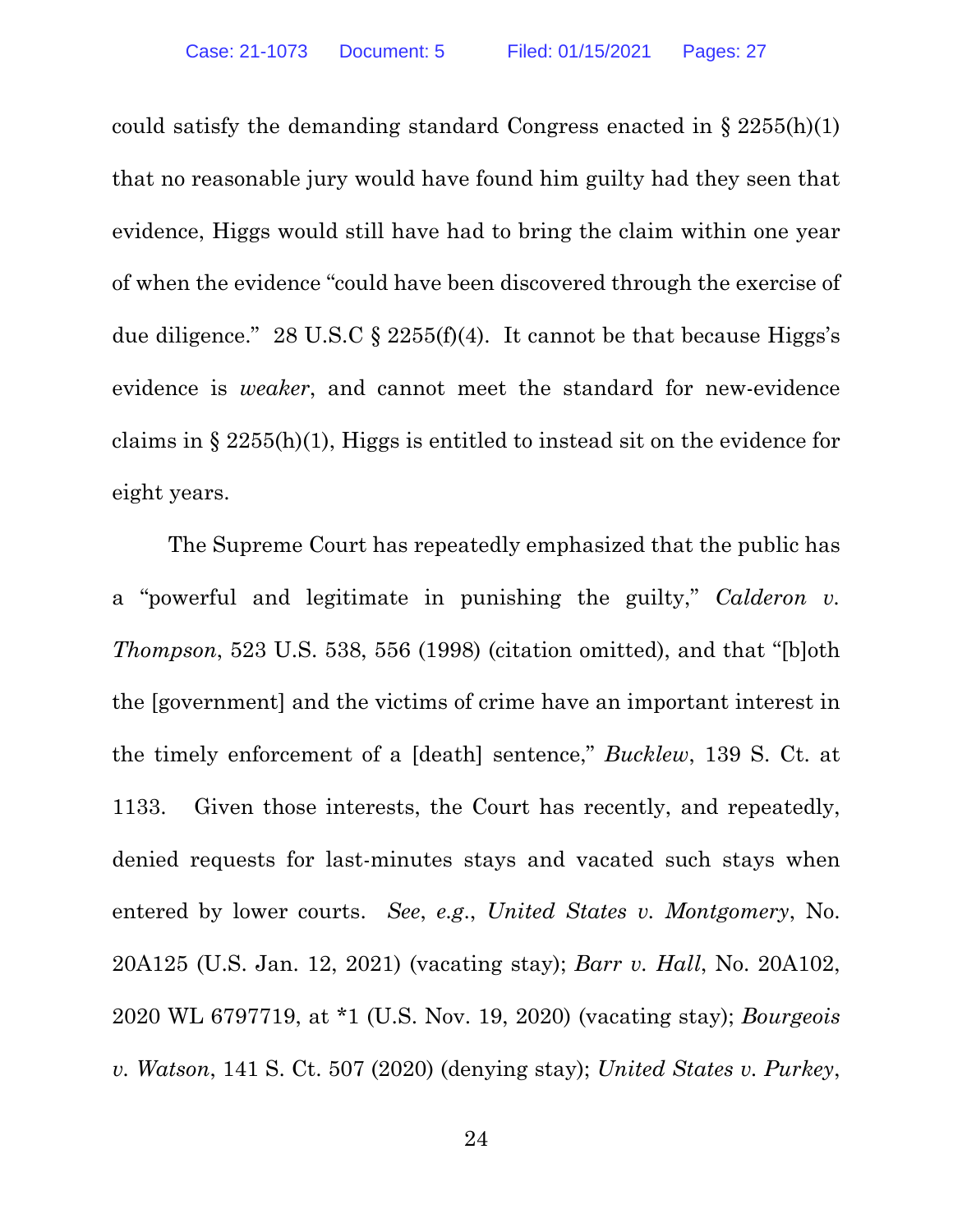141 S. Ct. 195 (vacating stay); *Lee v. Watson*, 141 S. Ct. 195 (2020) (denying stay); *Dunn v. Price*, 139 S. Ct. 1312 (2019) (vacating stays). This Court should follow the Supreme Court's lead here, and—like the district court—deny Higgs's emergency application for a stay.

# **CONCLUSION**

 For the reasons stated above, this Court should deny a stay of execution.

Respectfully submitted,

John C. Childress Acting United States Attorney

/s/

Jeffrey A. Hall Counsel to the Assistant Attorney General Civil Division, Department of Justice 950 Pennsylvania Ave. NW Washington, DC 20530 Tel: (202) 353-8679 Email: jeffrey.a.hall@usdoj.gov

/s/

Ellen E. Nazmy Special Assistant United States Attorney United States Attorney's Office 6500 Cherrywood Lane, Suite 200 Greenbelt, Maryland 20770 (301) 344-4433

January 15, 2021